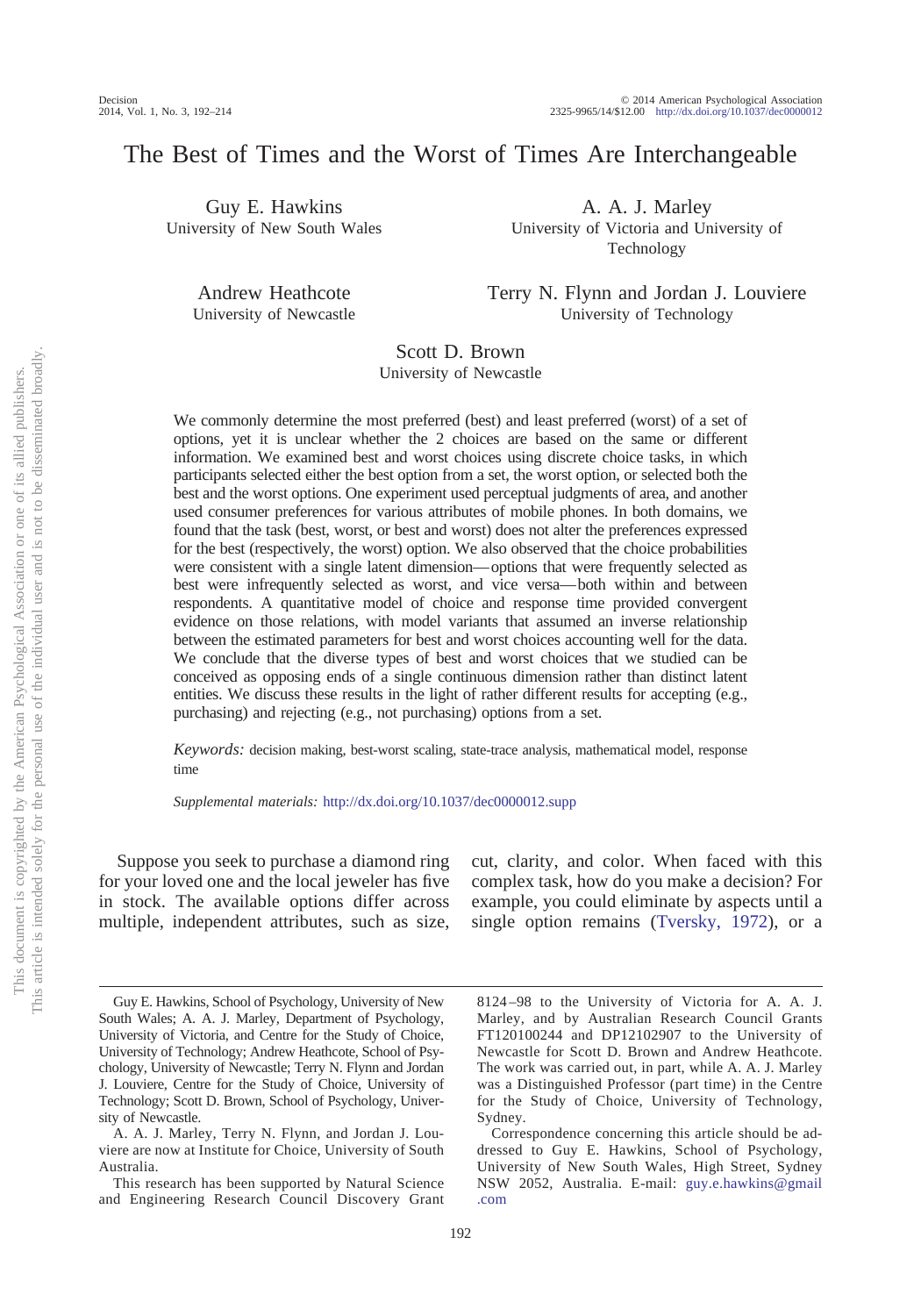subset of the five options could be generated by including the most desirable rings, and then rejecting the least favorable of the subset until left with a single option. As a result of various such decision rules, you might end up knowing which is your most preferred (best) and least preferred (worst) of the available options; for brevity and in agreement with the relevant literature, most of the time we refer to these as the "best" and the "worst" options. Then you might accept (viz., purchase) the best available option, but you might not purchase (viz., might reject) it because all the rings are too expensive. This illustration shows that best and/or worst choices do not give the same information as accept and/or reject decisions. Here, we investigate whether both best and worst choices can be explained by a single latent construct or representation, and hence make use of the same underlying information. We also examine whether the selection of the worst option in a set influences which option is selected as best, and, similarly, whether the selection of the best option in a set influences which option is selected as worst; these are different tests of whether the two types of judgment interact.

Before proceeding with our study of best and/or worst choices, we briefly discuss the literature on accept and/or reject decisions to further support our statement that they differ; we return to this topic in the Results and Discussion section of Experiment 1. Sometimes we use "best choice," "worst choice," or "bestworst choice" as generic terms.

Best-worst choice has been extensively studied in discrete choice experiments similar to our own (e.g., [Finn & Louviere, 1992;](#page-20-0) [Marley &](#page-21-0) [Pihlens, 2012\)](#page-21-0). Accepting and rejecting decisions has been studied mainly from the perspective of "framing effects" in judgment. In this paradigm, decision tasks are designed in such a way that they can lead to inconsistent preferences under different experimental conditions. For example, [Shafir \(1993\)](#page-22-1) presented hypothetical award (accept) and deny (reject) choices regarding the two parents in an only-child solecustody case. The choice involved one "impoverished" low-variance option (Parent A), with mostly average attributes, and one "enriched" high-variance option (Parent B), with some excellent and some awful attributes; two sets of respondents saw the same two options but were given different instructions. Respondents who were asked to which parent they would award sole custody tended to accept the enriched option, yet respondents who were asked to which parent they would deny sole custody again tended to select the enriched option. Similar patterns of preferences have been observed in investment decisions [\(Cheng & Chiou, 2010\)](#page-20-1), choices among job candidates [\(Ganzach,](#page-21-1) [1995\)](#page-21-1), and even in a psychophysical judgment task [\(Tsetsos, Chater, & Usher, 2012\)](#page-22-2). Such reversals might arise because respondents focus on different attributes when accepting and rejecting (e.g., [van Buiten &](#page-22-3) [Keren, 2009\)](#page-22-3), or perhaps the reversals are mediated by the amount of elaboration of attribute information [\(Ganzach & Schul,](#page-21-2) [1995;](#page-21-2) [Juliano & Wilcox, 2011\)](#page-21-3). The statistical principle commonly used in this research is the logic of dissociations: If one experimental manipulation (e.g., high- vs. lowvariance choice options) has different effects under different levels of another manipulation (e.g., decisions to accept vs. reject), we might conclude that two different cognitive processes are at work (e.g., different cognitions about accepting vs. rejecting). Although this logic is common in psychology, and can appear compelling, it can also be misleading [\(Loftus, 1978;](#page-21-4) [Wagenmakers, Krypotos,](#page-22-4) [Criss, & Iverson, 2012\)](#page-22-4). In addition, many of the data are from between-subjects designs.

Rather than searching for differences or inconsistencies between accepted and rejected options, here we aimed to determine whether choices made under a single instruction set namely, most preferred (best) and least preferred (worst)—can be explained with recourse to only a single latent variable, such as the utility (or valence) of different attributes and options. For instance, when asked to sequentially consider a series of multiattribute options, such as automobiles or job candidates, respondents tend to arrive at the same final preference (the first of the following three studies used accept/reject, whereas the others used include/ exclude; [Huber, Neale, & Northcraft, 1987;](#page-21-5) [Levin, Jasper, & Forbes, 1998;](#page-21-6) [Levin, Prosan](#page-21-7)[sky, Heller, & Brunick, 2001\)](#page-21-7). However, explicit instruction to consider external factors, such as selection-related costs in personnel selection, may result in different choice outcomes [\(Huber et al., 1987\)](#page-21-5). We wondered whether, in the absence of manipulations designed to lead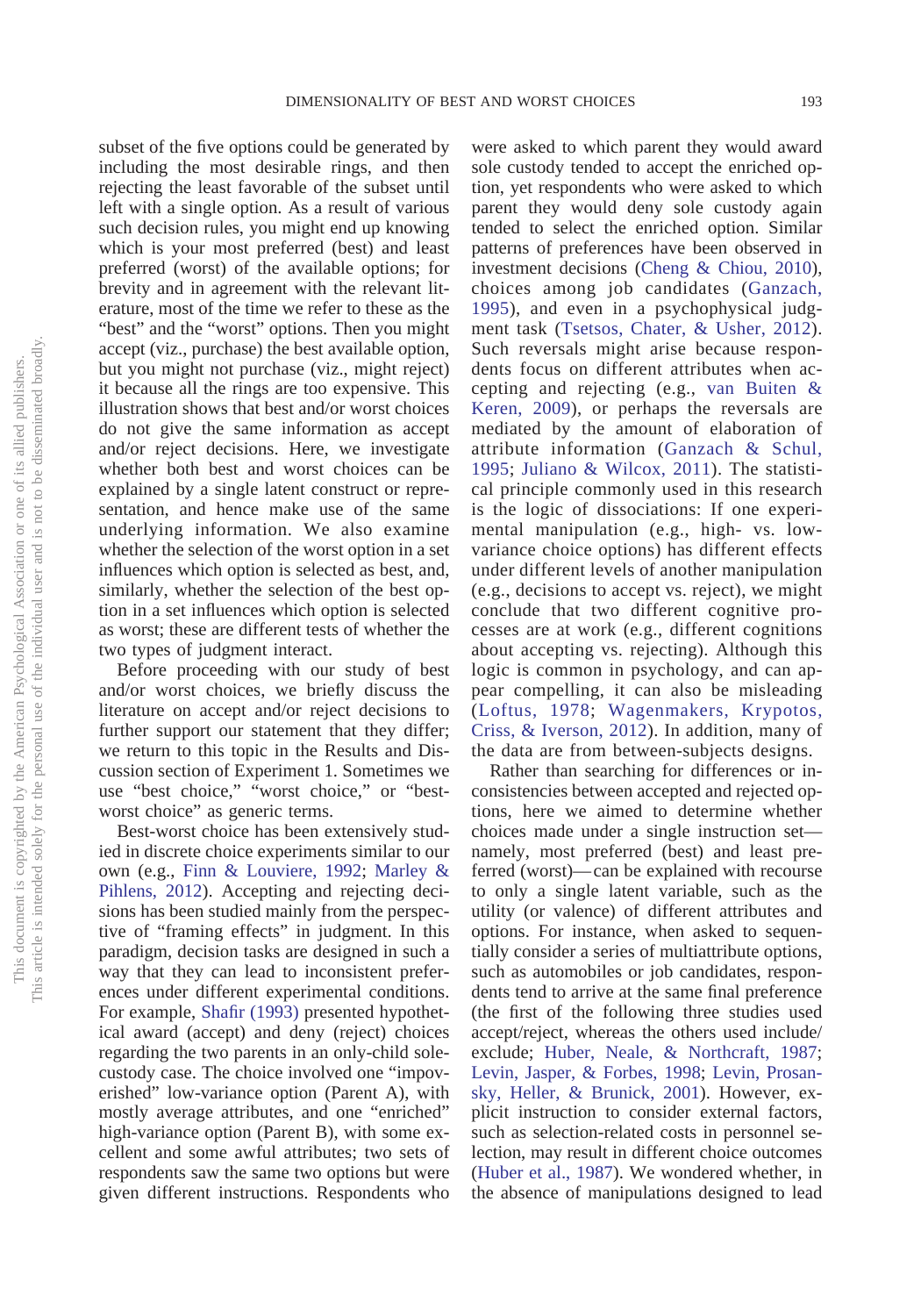them to do otherwise, people might base best and worst choices on the same cognitive information. Specifically, we addressed two questions related to such choices. First, we examined whether selecting both the best and worst option gives different data for best (respectively, worst) than when only a best (respectively, worst) choice is made. We investigated this question by testing three groups of participants with identical choice sets. One group was asked only to select their most preferred (best) option, another group was asked only to select their least preferred (worst) option, and the third group was asked to select both their most and their least preferred option. Our second question addressed whether best and worst choices are consistent with a single underlying dimension (latent variable). That is, each of the relevant parameters underlying a best choice is a monotonic (decreasing) transformation of each corresponding value in a worst choice (both relative to other available options); or are best (respectively, worst) choices based on two (or more) distinct latent variables? We examined this question by analysis of data from the group that made best and worst choices (a within-subjects comparison), and comparing the data from the group that made best choices only, with the data for the group that made worst choices only (a between-subjects comparison).

We performed two experiments that used best-worst scaling. In Experiment 1, we asked for perceptual judgments about area, and in Experiment 2, we assessed preferences for attributes of mobile phones.

## **Experiment 1: Perceptual Choice**

In Experiment 1, participants were presented with three shaded rectangles on each trial, each with a different area. Participants were asked to select the rectangle with the largest area (as an analog to best choice) in the best-only condition, select the rectangle with the smallest area (as an analog to worst choice) in the worst-only condition, or select the rectangle with the largest and the rectangle with the smallest area in the best-worst condition. Although it may, at first, seem extremely unlikely that context effects, or differences between "best" (e.g., largest) and "worst" (e.g., smallest) choices, could arise in simple perceptual choice paradigms, there is at least one recent study that has iden-

tified just such effects [\(Tsetsos et al., 2012\)](#page-22-2). To provide a simple example of the kind of context effect that could lead to different "best" and "worst" processes, participants might have weighted the height of rectangles more heavily than the width of rectangles when making largest choices, but vice versa for smallest choices. In fact, any decision process whereby various aspects of the stimuli have different influence under best and worst choices has the potential to reject our null hypothesis at the level of options, if not at the level of aspects (attributes).

#### **Participants**

Sixty-nine first-year psychology students from the University of Newcastle participated in the experiment online in exchange for course credit, and were randomly allocated to either the best-only  $(n = 23)$ , worst-only  $(n = 24)$ , or best-worst  $(n = 22)$  conditions.

# **Method**

The perceptual stimuli were adapted from [Trueblood, Brown, Heathcote, and Busemeyer](#page-22-5) [\(2013\)](#page-22-5) and [Hawkins et al. \(in press\).](#page-21-8) We factorially crossed three rectangle widths (55, 61, 67 pixels) with three heights (110, 121, 133 pixels) to create nine unique rectangular stimuli ranging in area from 6050 to 8911 pixels. The stimulus set generated a range in difficulty from simple judgments, with easily differentiable stimuli at the extremes of the set (e.g., 6050 from 8911), to difficult judgments between stimuli at one end of the range (e.g., 7370 from 7381). On each trial, three of the nine rectangles were randomly sampled without replacement. The stimuli were presented at the vertical center of the display, side by side in a horizontally centered row, as shown in [Figure](#page-3-0) [1.](#page-3-0) All rectangles were subject to random vertical offset ( $\pm$  25 pixels) to prevent the use of alignment cues in judging area. Participants in each condition completed six blocks of 100 trials.

Participants in the best-only condition were asked to identify the rectangle with the largest area. Participants in the worst-only condition were asked to identify the rectangle with the smallest area. Participants in the best-worst condition were asked to identify the rectangle with the largest area and that with the smallest area, and were restricted from selecting the same rectangle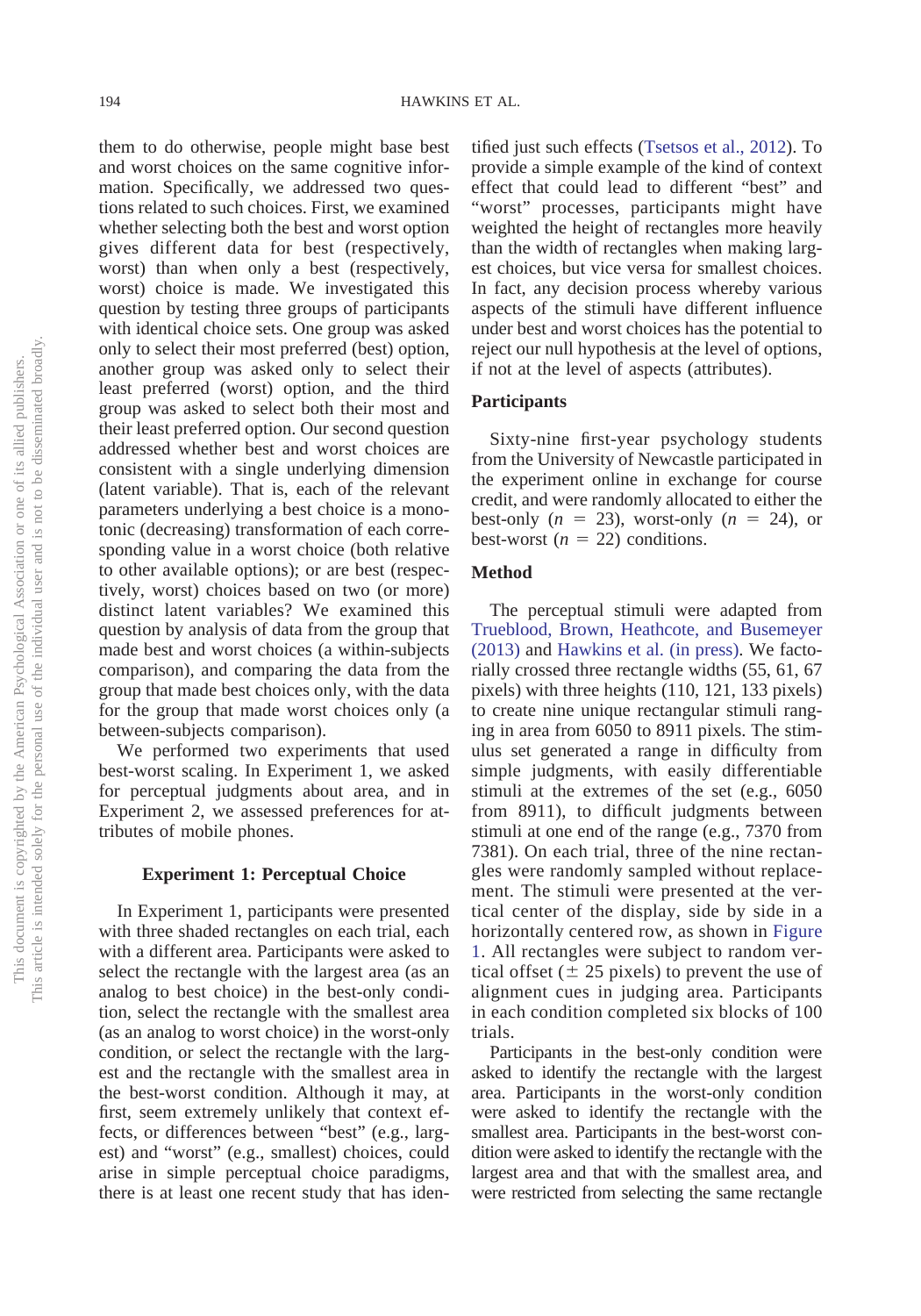

<span id="page-3-0"></span>*Figure 1.* Illustrative example of a trial from the bestworst condition in Experiment 1.

as both the largest and smallest option. All responses were recorded with a mouse click, and in the best-worst condition, the participant was free to select the ordering of the two responses; the best response could be made first and the worst response second, or vice versa. We recorded participants' choices, and the time required to make them, though we restrict our primary analyses to the choice data.

# **Analytic Approach**

We had two primary aims: to determine whether the act of choosing a worst option alters the best choices (and vice versa), and to determine whether best and worst choices arise from a single latent variable. These research questions do not naturally lend themselves to the traditional null hypothesis statistical testing (NHST) framework. For consistency with previous research, we report NHST analyses, but our primary conclusions are drawn from Bayesian analysis and nonparametric state-trace analysis [\(Bamber, 1979\)](#page-20-2).

**Bayesian analysis.** We conducted all Bayesian analyses using the methods of [Morey](#page-21-9) [and Rouder \(2013\),](#page-21-9) who implemented common linear models such as ANOVA and regression within a Bayesian framework.<sup>1</sup> Morey and Rouder's approach produces Bayes factors for linear model effects (like those in ANOVA), indicating the weight of evidence for or against particular hypotheses. We used a targeted version of this approach to test the effects of interest for our hypotheses. First, we tested whether there is evidence for the model with a main effect of attribute (rectangle area), using the Bayes factor *BFA*. More importantly for our

hypotheses, we compared this main effect model with a model with the same main effect of attribute, as well as an interaction between attribute and condition (best-only vs. best in best-worst; worst-only vs. worst in best-worst; best vs. worst), and report this as a ratio of Bayes factors:  $BF_{\frac{A+AXC}{A}}$ . Values of this ratio greater than 1 provide evidence for the inclusion of the interaction term in addition to the main effect of attribute, whereas values less than 1 provide evidence for exclusion of the interaction (i.e., for the main effect only model). Unlike NHST, which cannot support the null hypothesis, the Bayesian analysis is equally able to find evidence for the simpler (main effect only) or for the more complex (main effect and interaction) hypotheses.

**State-trace analysis.** State-trace analysis is designed to answer questions such as "Can the observed data be explained by a single latent variable?" The analysis is nonparametric, assuming only that the latent variables (such as utility) are monotonically related to observed variables (such as choice probability). It is designed to overcome issues of scale dependence in the analysis of range-restricted dependent variables, which can give rise to spurious dissociations. In particular, the existence of separate cognitive systems is often inferred from a dissociation. The dissociation is measured by an interaction, in which the effect of one manipulation depends on the other. However, inferring the existence of such interactions is made difficult by the possibility of scale dependence. For example, if one condition leads to near-ceiling or near-floor performance, the effect of the other manipulation will be forced to zero, leading to a spurious interaction. There are many other ways that scale dependence can lead to misleading interactions: apparent interactions that do not really indicate the presence of an underlying dissociation (see, e.g., [Bamber,](#page-20-2) [1979;](#page-20-2) [Dunn & Kirsner, 1988\)](#page-20-3). This kind of problem can be particularly difficult in experiments on choice proportions (such as [Shafir,](#page-22-1) [1993,](#page-22-1) and [Tsetsos et al., 2012\)](#page-22-2) because of the tight bounds on the dependent variables.

<sup>&</sup>lt;sup>1</sup> [Morey and Rouder \(2013\)](#page-21-9) provide simple methods to implement the Bayesian analyses described in this article in the freely available R programming environment [\(R Devel](#page-21-10)[opment Core Team, 2013\)](#page-21-10).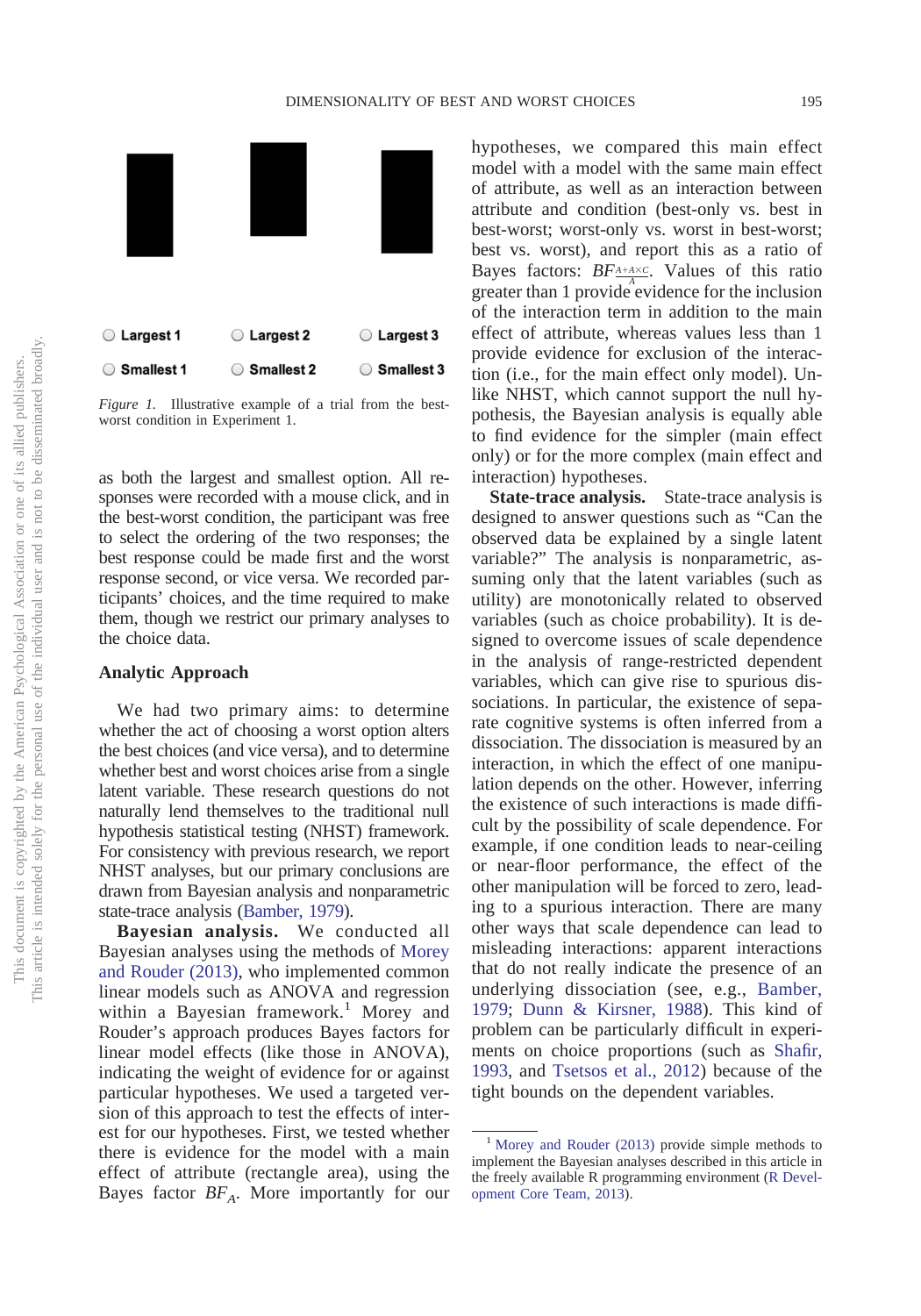State-trace analysis overcomes this shortcoming by relaxing assumptions about the measurement scales—it assumes only a monotonic relationship between the latent and observed variables. The analysis hinges on a state-trace plot, in which different dependent variables are plotted against one another. If the points of the plot can be connected with a single, monotonic (i.e., always increasing or decreasing) curve, then the data are consistent with a single latent variable (for mathematical details, see [Bamber,](#page-20-2) [1979\)](#page-20-2). Drawing inferences about monotonicity in state-trace analysis is a difficult statistical problem. There has been recent progress using parametric bootstrapping [\(Dunn, Newell, & Ka](#page-20-4)[lish, 2012;](#page-20-4) [Newell & Dunn, 2008;](#page-21-11) [Newell,](#page-21-12) [Dunn, & Kalish, 2010\)](#page-21-12) and Bayesian approaches with order-constrained hypotheses [\(Prince, Brown, & Heathcote, 2012\)](#page-21-13). Although these approaches are promising and each has merit, we did not implement them here because of our combination of within- and betweensubjects measures, and the high dimensionality of the stimuli used in Experiment 2. Rather, we used a more conventional approach based on confidence intervals (e.g., [Busey, Tunnicliff,](#page-20-5) [Loftus, & Loftus, 2000;](#page-20-5) [Loftus, Oberg, & Dil](#page-21-14)[lon, 2004\)](#page-21-14). In particular, we constructed leastsignificant-difference [\(Saville, 2003\)](#page-22-6) ellipses around data points on a state-trace graph, with these ellipses based on [Morey's \(2008\)](#page-21-15) modification of [Loftus and Masson's \(1994\)](#page-21-16) withinsubject standard errors for within-subjects comparisons. If all elliptical regions in the state space can be connected with a single monotonic function, we are unable to reject the null hypothesis that the data can be explained by a single latent dimension.

# **Results and Discussion**

We used the response time information to screen data in a two-stage process on the basis of unusually fast or slow responses. First, we marked as extreme outliers and excluded from analysis any responses that were faster than .2 s or slower than 20 s (2.33% of total trials), and further excluded all data from one participant who had more than 20% of their responses marked as extreme outliers. Second, for the remaining 68 participants, we calculated response time means and standard deviations on an individual participant basis, and excluded as outliers any trials with response times

at least three standard deviations greater than the participant's mean response time. Combined across both criteria, 4.07% of trials were considered outliers and removed from analyses.

Our analyses are based on the proportion of times that each of the nine rectangles was selected as the largest option (best-choice proportions) for participants in the best-only and best-worst conditions, and the corresponding proportion for smallest choices (worst-choice proportions) for participants in the worst-only and best-worst conditions. For example, if a particular rectangle was included in the choice sets of 200 trials, and was selected as the largest rectangle in 80 of those trials and as the smallest rectangle in 10 of those trials, then the corresponding best- and worstchoice proportions are  $80/200 = .4$  and  $10/200 =$ .05, respectively. The choice proportions for the nine rectangular stimuli were calculated separately for each participant, and then aggregated over participants for analysis.

Because our choice sets were randomly generated on every trial, we made a further check to examine how often there were choice sets with *dominated* or *dominating* options. A choice set has a dominating (respectively, dominated) option when one rectangle has greater (respectively, smaller) width and height than the other two rectangles. If participants attended to the manipulation of area, then a dominating option should be reliably chosen as best, and rarely chosen as worst, and vice versa for dominated options. Dominating alternatives appeared in 9.6% of trials. As expected, when a dominating option was available, it was selected as the largest rectangle on many trials (best-only, 90. 1%; best-worst, 90.3%) and selected as the smallest rectangle on only a small proportion of trials (worst-only, 0.9%; best-worst, 4.1%). Similarly, dominated alternatives appeared in 9.5% of trials and were rarely selected as the largest option (best-only, 3.7%; best-worst, 5.1%), but were frequently selected as the smallest rectangle (worst-only, 96.4%; bestworst, 86.2%). These choice proportions suggest that participants were aware of, and responsive to, our manipulation of area.

**Best choices are unaffected by worst choices, and vice versa.** We first checked whether the additional act of selecting the worst option from a set of options altered selection of the best option. We examined the best-choice proportions with a two-factor mixed ANOVA, 2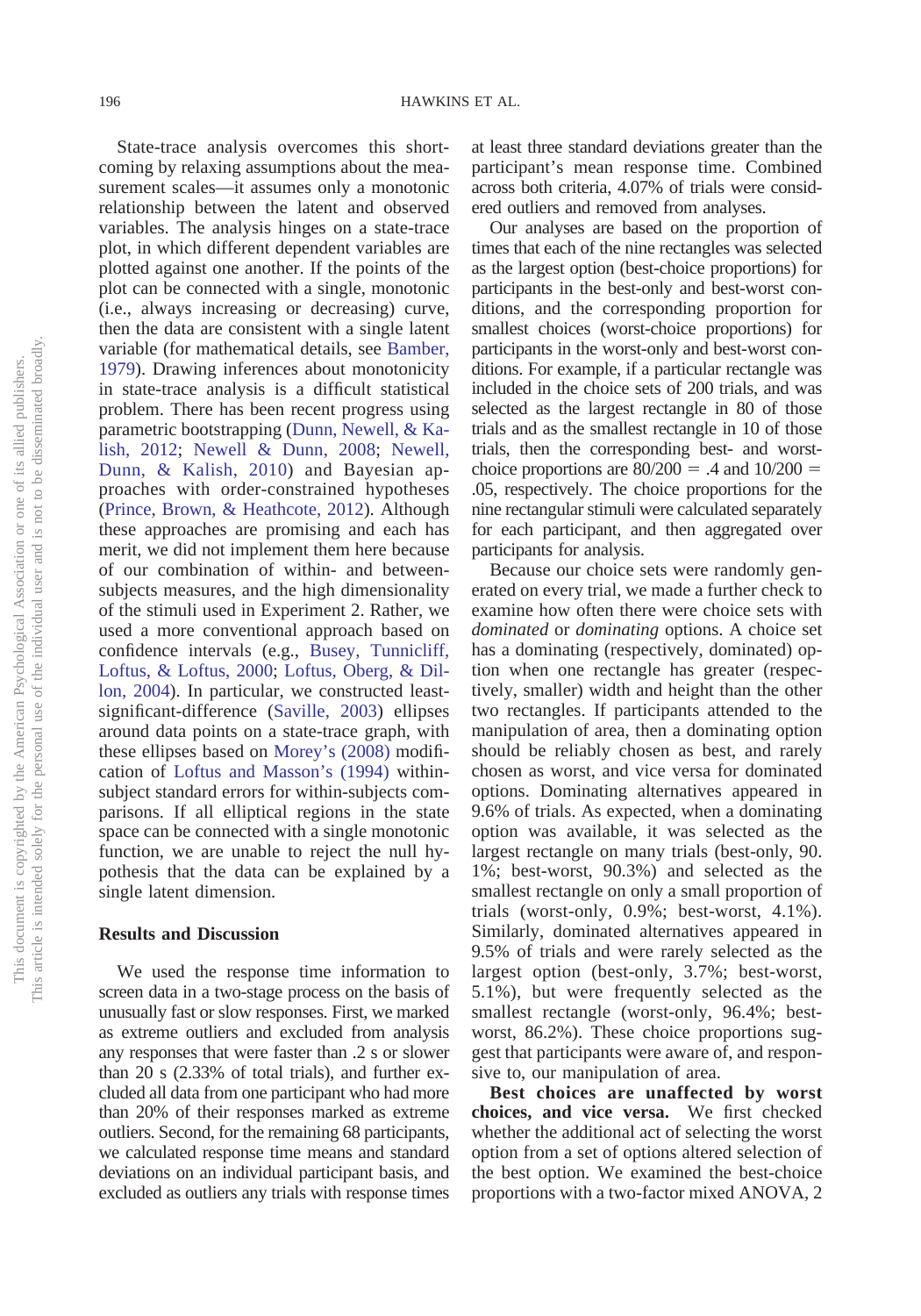conditions (between: best-only, best-worst)  $\times$  9 rectangle areas, using Greenhouse-Geisser adjusted degrees of freedom when appropriate. There was a strong main effect of area on judgments, in which larger rectangles were chosen more often as largest (best) than were smaller rectangles,  $F(2.1, 89.3) = 109.7, p < .001$ ,  $BF_A > 10^{146}$ . In contrast, the condition "bestonly versus best in best-worst" had no statistically reliable effect on the proportion of best choices in the interaction effect,  $F(2.1, 89.3) =$  $.14, p = .88$ , represented in the Bayesian analysis as evidence in favor of the main effect model over the model that includes an interaction effect,  $BF_{\frac{A+A\times C}{A}} = .007$ . This Bayes factor indicates that the model with no interaction is over 140 times (i.e., 1/.007) more likely than the model with an interaction.

We also conducted the corresponding analysis for worst-choice proportions, that is, whether the additional act of selecting the best option from a set of options altered selection of the worst option. The primary result for the proportion of worst choices was in the same direction as for best choices, though the evidence was not as strong. There was again a strong main effect of area, in which smaller rectangles were more often chosen as smallest (worst) than were larger rectangles,  $F(2.3, 97.8) = 116$ ,  $p < .001$ ,

 $BF_A > 10^{160}$ . Similar to best-choice proportions, the condition "worst-only versus worst in best-worst" did not have a statistically reliable interaction effect on area,  $F(2.1, 89.3) = 1.9$ ,  $p = 0.15$ . Bayesian analysis indicated slight preference for the model with only a main effect over the interaction model,  $BF_{\frac{A+AXC}{A}} = .84$ .

We used state-trace analysis to test more directly whether best choices were unaffected by the act of making worst choices. The left panel of [Figure 2](#page-5-0) shows a state-trace plot of bestchoice proportions for each rectangle area from the best-only condition (*y*-axis) and the bestworst condition (*x*-axis). The overlaid line in the left panel of [Figure 2](#page-5-0) demonstrates that a single, monotonically increasing curve connects all data points in the state space, meaning that the data are consistent with an explanation based on a single latent variable—that selection of the best option from a set is not affected when one also considers the worst option. Note that the confidence regions are quite small, indicating that a lack of power was unlikely to be the cause of this finding. For brevity, we have not included the corresponding state-trace plot for worst-choice proportions between the worstonly and best-worst conditions in the main text. This analysis led to the same outcome as the previous analysis, with a similar plot as the left



<span id="page-5-0"></span>*Figure 2.* State-trace plots of best- and worst-choice proportions from selected conditions in Experiment 1. The *y*-axes plot best-choice proportions from the best-only condition (both panels). The *x*-axes plot best-choice proportions from the best-worst condition (left panel), and worst-choice proportions from the worst-only condition (right panel). The symbols labeled 1 through 9 represent areas of the nine unique rectangles (in pixels). Ellipses represent between-subjects least significant differences. The black curve represents a monotonic curve joining all plots in each panel—increasing in the left panel, decreasing in the right panel consistent with the interpretation of a data generating process with a single latent variable.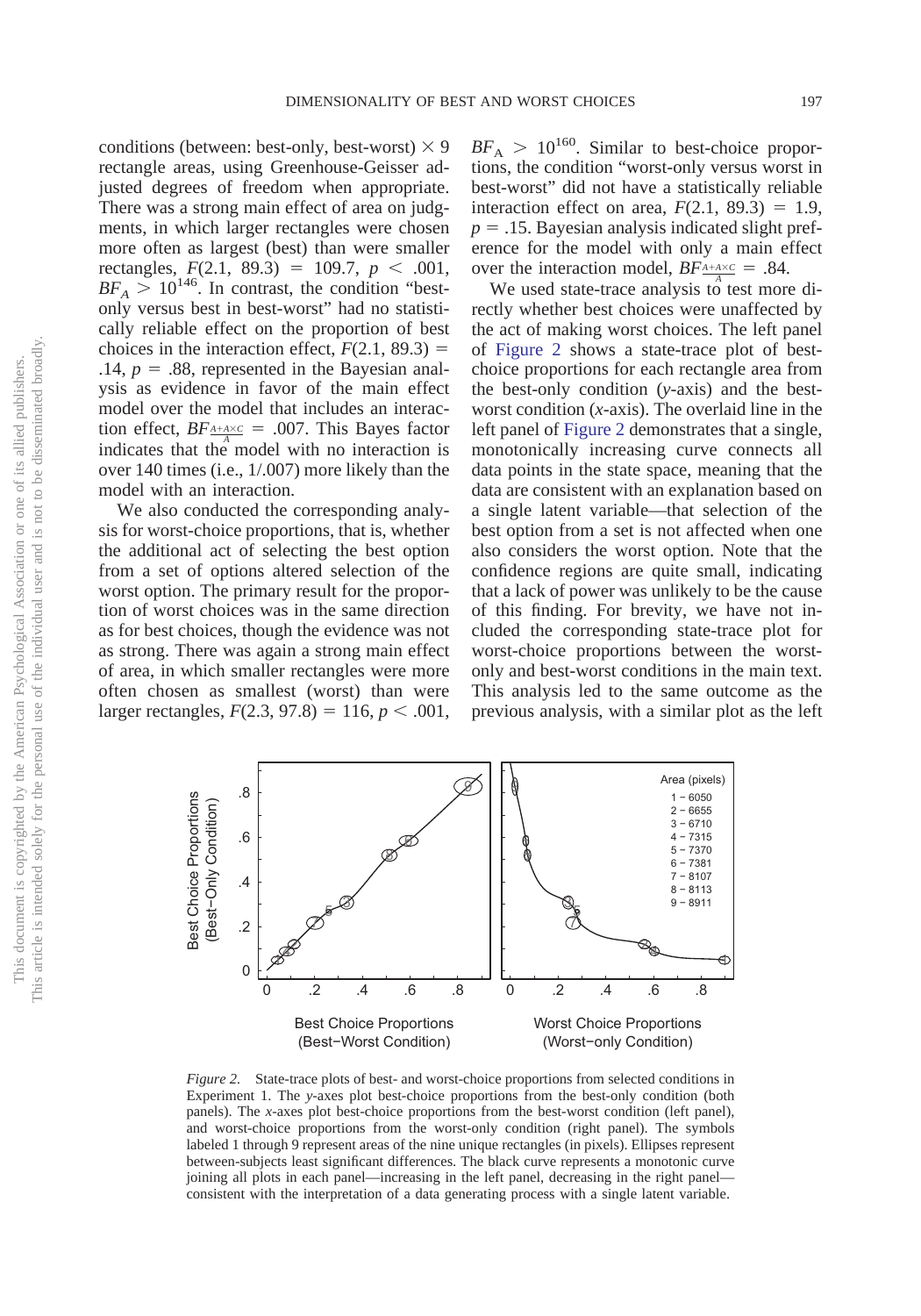panel of [Figure 2;](#page-5-0) this information is provided in Figure 1 of the online supplemental materials.

**Best choices are monotonically related to worst choices.** Our second analysis had two parts. We first performed a within-subjects analysis focused solely on the best-worst condition, comparing choice proportions for the largest and smallest options, and second, a betweensubjects analysis comparing choice proportions from the best-only and worst-only conditions. As expected, rectangles most often chosen as the largest were also least often selected as the smallest, and vice versa. A two-way repeatedmeasures ANOVA indicated a strong interaction between best- and worst-choice proportions and rectangle area in the best-worst condition, and similarly for a two-way mixed ANOVA between the best-only and worst-only conditions,  $F(1.7, 36) = 114$ ,  $p < .001$ , and  $F(2, 4)$  $86.6$ ) = 267,  $p < .001$ , respectively. Similarly, the Bayesian analysis indicated very strong support for the interaction effect over and above the main effect of rectangle area in both analyses,  $BF_{\frac{A+A\times C}{A}} > 2 \times 10^{134}$ , and  $BF_{\frac{A+A\times C}{A}} > 9 \times 10^{158}$ , respectively. These results suggest that participants were acutely sensitive to rectangle area, clearly discriminating rectangles with large and small areas, regardless of whether those judgments were made within or across participants.

Direct evidence that best and worst choices are based on the same latent variable comes from state-trace analysis. The state-trace plot in the right panel of [Figure 2](#page-5-0) plots best-choice proportions from the best-only condition against the worst-choice proportions from the worst-only condition, as a function of rectangle area. As with the previous state-trace analysis, all points in the state space can be connected with a single monotonic curve (decreasing, in this case). This suggests that selection of the largest and smallest options is consistent with an explanation based on a single latent variable, and that different processes need not be invoked for best and worst choices in this case. $<sup>2</sup>$  The right panel in [Figure](#page-5-0)</sup> [2](#page-5-0) represents a more stringent test of the hypothesis that best and worst choices are based on the same information, because that test involves comparison across independent subjects (best-only and worst-only conditions). The within-subjects analysis provided even stronger support for our thesis (see Figure 1 of the online supplemental materials).

Experiment 1 supported the hypothesis that best choices are not influenced by the act of making a worst choice. We also supported the hypothesis that best and worst choices are made on the same bases. It could be argued, however, that these results are unsurprising, given the task at hand: If respondents paid attention solely to the rectangle area, as instructed, then there is no reason to expect anything other than a single latent variable. Nevertheless, psychological science is replete with apparently simple tasks that lead to complex, suboptimal, or irrational strategies. As a plausible hypothetical example, if judgments of rectangle area were influenced by the aspect ratio in addition to area, then the data might have differed to what we observed. For example, three rectangles with the same area but different aspect ratios might produce different choice proportions, and it is possible that aspect ratio might be differentially important for largest versus smallest judgments (height might be the most salient dimension for selecting the largest area, but not necessarily for selecting the smallest area). Nevertheless, in Experiment 2, we counter the possible criticism by replicating all key results from Experiment 1 using complex, multiattribute stimuli in consumer judgments—a paradigm in which preference reversals and paradoxical choices are known to often occur.

#### **Experiment 2: Consumer Choice**

In Experiment 2, we aimed to replicate and extend the results of Experiment 1, moving from a perceptual choice task to a consumer judgment task. We again examined whether selecting a worst option alters best choices, and vice versa, and whether best and worst choices are consistent with a single latent dimension. In Experiment 2, a single data-generating process might be "utility," in which the strength of preference for a product might range on a single

<sup>2</sup> A separate state-trace analysis conducted on the component attributes of the rectangles—width and height—also supported a single latent variable for best and worst choices at the level of attributes (figures not shown).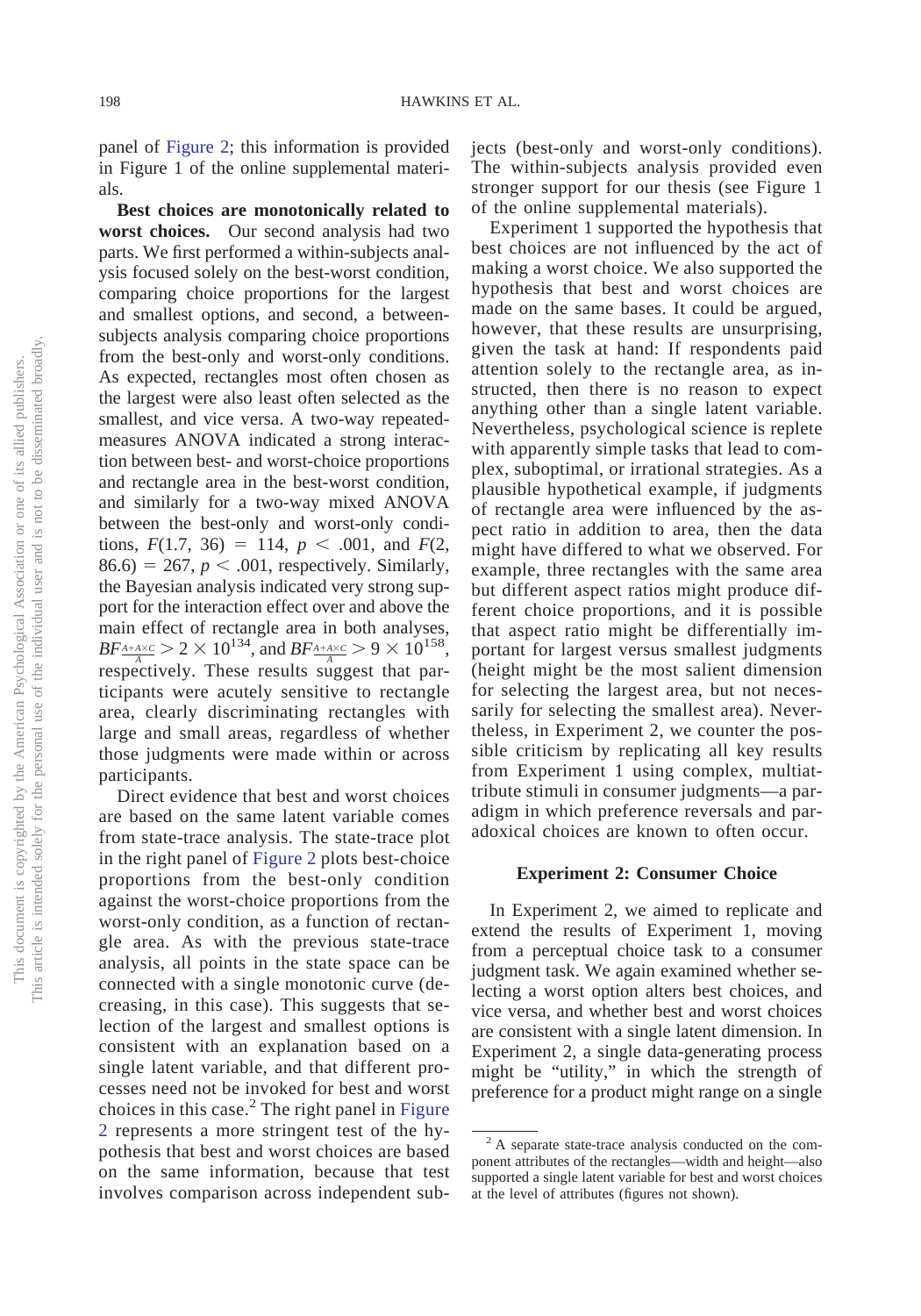dimension from highly desirable (high utility) to highly undesirable (low utility).

In Experiment 2, we asked participants to judge mobile phones described by quantitative attributes, such as price, camera quality, and memory capacity. As in Experiment 1, participants were randomly allocated to one of three between-subjects conditions: participants either selected their best phone from each choice set (best-only), their worst phone from each choice set (worst-only), or their best and their worst phone from each choice set (best-worst). We expected that the bestchoice proportions from the best-only and best-worst conditions would be such that the proportion of times each level of each attribute (attribute level, e.g., price: \$99, \$199, \$299) was chosen as best<sup>3</sup> would be the same in the two conditions, and that a parallel result would hold for worst-choice proportions. We also expected that phones more often selected as best would be less often selected as worst, and vice versa, in a manner consistent with a single latent dimension, both within the bestworst condition, and between the best-only and worst-only conditions.

#### **Participants**

Eighty-seven first-year psychology students from the University of Newcastle participated in Experiment 2 online in exchange for course credit, and were randomly allocated to either the best-only  $(n = 27)$ , worst-only  $(n = 30)$ , or best-worst  $(n = 30)$  condition.

## **Method**

The stimuli were adapted from [Marley and](#page-21-0) [Pihlens \(2012\)](#page-21-0) to reflect standards for current mobile phones. Participants were asked to select between mobile phones that varied on five attributes, with each attribute having three levels. Three mobile phone profiles were presented on each trial, with each phone having a single level from each of five attributes. Every phone on each trial was randomly generated from the set of possible phones. An example choice set is shown in [Figure 3,](#page-8-0) and a full listing of the attributes and the levels of each attribute, which we refer to as *attribute levels*, is shown in [Table](#page-8-1) [1.](#page-8-1) The five attribute levels that made up each phone were randomly chosen on each trial (choice set). Participants in all three conditions completed 150 choice sets, or trials, in total: six blocks for each of 25 trials.

Participants in the best-only condition were asked to select their most preferred phone and participants in the worst-only condition were asked to select their least preferred phone. Participants in the best-worst condition were asked to select both their most and least preferred phone. As in Experiment 1, responses were made with a mouse click and could be provided in either order in the best-worst condition best, then worst, or worst, then best. Participants were restricted from selecting the same phone as both the most and least preferred option. We recorded all choices and the times taken to make them.

# **Results and Discussion**

As in Experiment 1, we used response time information to screen data on the basis of unusually fast or slow responses. We defined as extreme outliers and excluded from analysis any responses that were faster than .35 s or slower than 80 s (2.83% of total trials), and again excluded any participant who had more than 20% of their trials marked as outliers (three participants removed). For the remaining 84 participants, we calculated means and standard deviations of response times on an individual participant basis, and excluded as outliers any trials with response times that were more than three standard deviations larger than a participant's mean response time. In total, 4.17% of trials were considered fast or slow outliers and were removed from analyses.

We calculated best-choice proportions for each attribute level as the proportion of times that the phone chosen as best contained that attribute level, with the analogous measure for worst-choice proportions. For example, if a particular attribute level (say, \$250) appeared in 130 choice sets for a particular participant, and was in the phone selected as most preferred in 78 of those 130 choice sets, then it has the best-choice proportion 78/  $130 = .6$ . As in Experiment 1, the best- and worst-choice proportions were calculated on an individual participant basis and then aggregated over participants for analysis.

<sup>&</sup>lt;sup>3</sup> An attribute level is "chosen as best" when a phone is selected as best that includes that attribute level.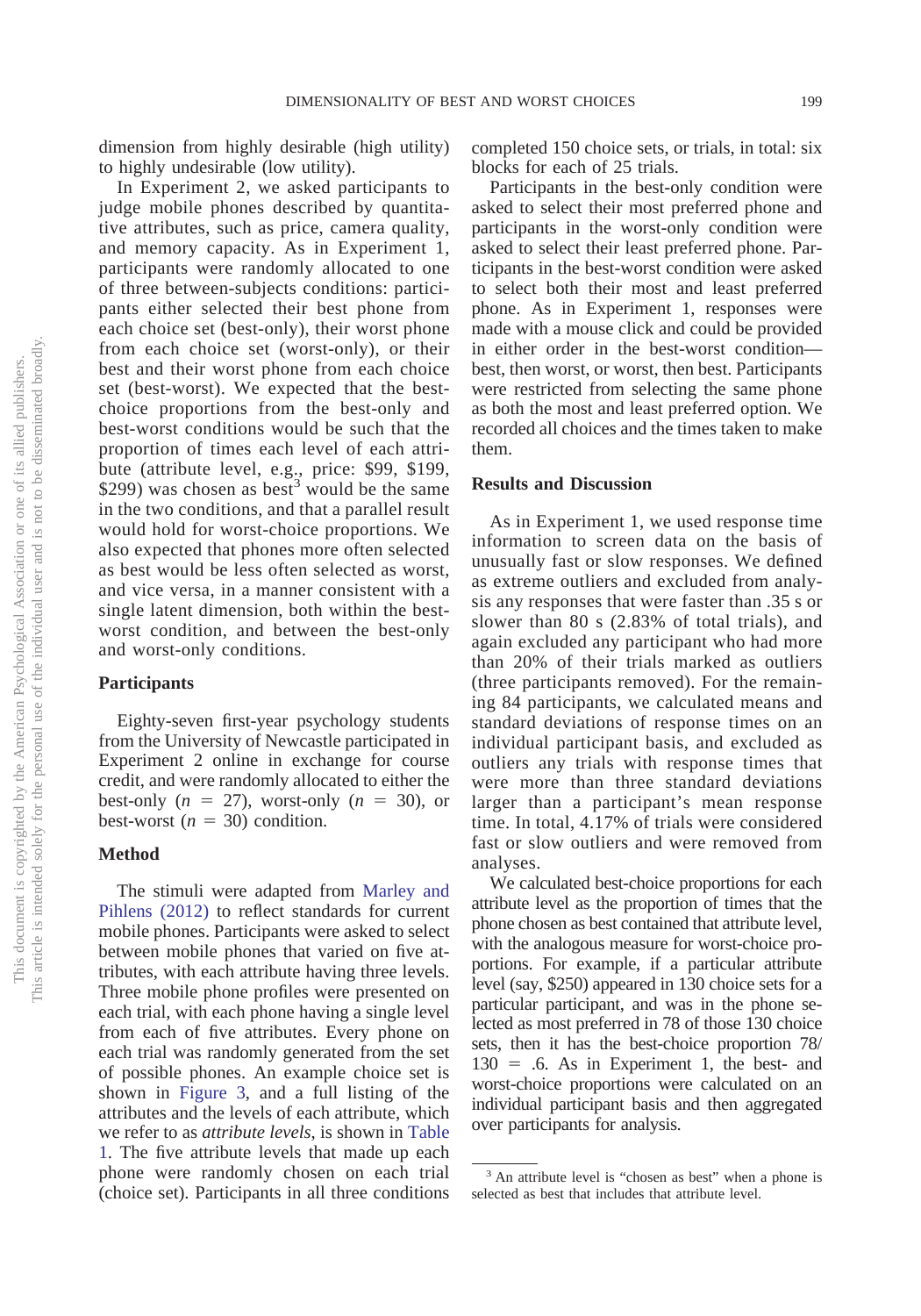|                     | Phone 1               | Phone 2               | Phone 3                                                |  |
|---------------------|-----------------------|-----------------------|--------------------------------------------------------|--|
| Price               | \$250                 | \$750                 | \$500                                                  |  |
| Camera              | 4 megapixel<br>camera | 4 megapixel<br>camera | 8 megapixel<br>camera<br>None<br>8GB<br>4hrs talk time |  |
| Video<br>Capability | High definition       | None                  |                                                        |  |
| Handset<br>Memory   | 16GB                  | 16GB                  |                                                        |  |
| <b>Battery Life</b> | 8hrs talk time        | 16hrs talk time       |                                                        |  |
|                     | Best 1                | Best 2                | Best 3                                                 |  |
|                     | Worst 1               | Worst 2               | Worst 3                                                |  |

<span id="page-8-0"></span>*Figure 3.* Illustrative example of a choice set from the best-worst condition in Experiment 2.

We calculated separate two-way ANOVAs and Bayes factors for each attribute. In the ANOVAs, we compared attribute level with condition (bestonly vs. best in best-worst; worst-only vs. worst in best-worst, etc.) against a main effect model including just the attribute levels. For the ANOVAs,

<span id="page-8-1"></span>Table 1

*The Five Attributes and Their Combined 15 Levels Used in Experiment 2*

| Attribute        | Attribute levels    |
|------------------|---------------------|
| Price            | \$250               |
|                  | \$500               |
|                  | \$750               |
| Camera           | 2 megapixel camera  |
|                  | 4 megapixel camera  |
|                  | 8 megapixel camera  |
| Video capability | None                |
|                  | Standard definition |
|                  | High definition     |
| Handset memory   | 8 GB                |
|                  | 16 GB               |
|                  | 32 GB               |
| Battery life     | 4 hr talk time      |
|                  | 8 hr talk time      |
|                  | 16 hr talk time     |

we adopted a Bonferroni-adjusted significance level of  $\alpha = .05/5 = .01$ .

**Best choices are unaffected by worst choices, and vice versa.** We first confirmed that the attribute levels had a reliable effect on performance, followed by examination of whether selecting a least preferred option altered the choice of the most preferred option, and vice versa. Participants were attentive to the specific features of phones, with strong differences in preference for the different levels of each attribute (main effects). Phones were reliably more often chosen as best (i.e., larger best-choice proportions; best-only and best-worst conditions) when they were cheaper, had a better camera and video capability, had a larger handset memory, and had a longer battery life, all  $Fs > 20$ , and all  $ps < .001$ , using Greenhouse-Geisser adjusted degrees of freedom, and all  $BF_A$ s >  $10^{14}$ . Similarly, phones were reliably more often chosen as worst (i.e., larger worstchoice proportions; worst-only and best-worst conditions) when they were more expensive, had a poorer camera, had no video capability, had a smaller handset memory, and had a shorter battery life, all  $Fs > 16$ , all  $ps < .001$ , and all  $BF<sub>A</sub>s >$  $10^{18}$ .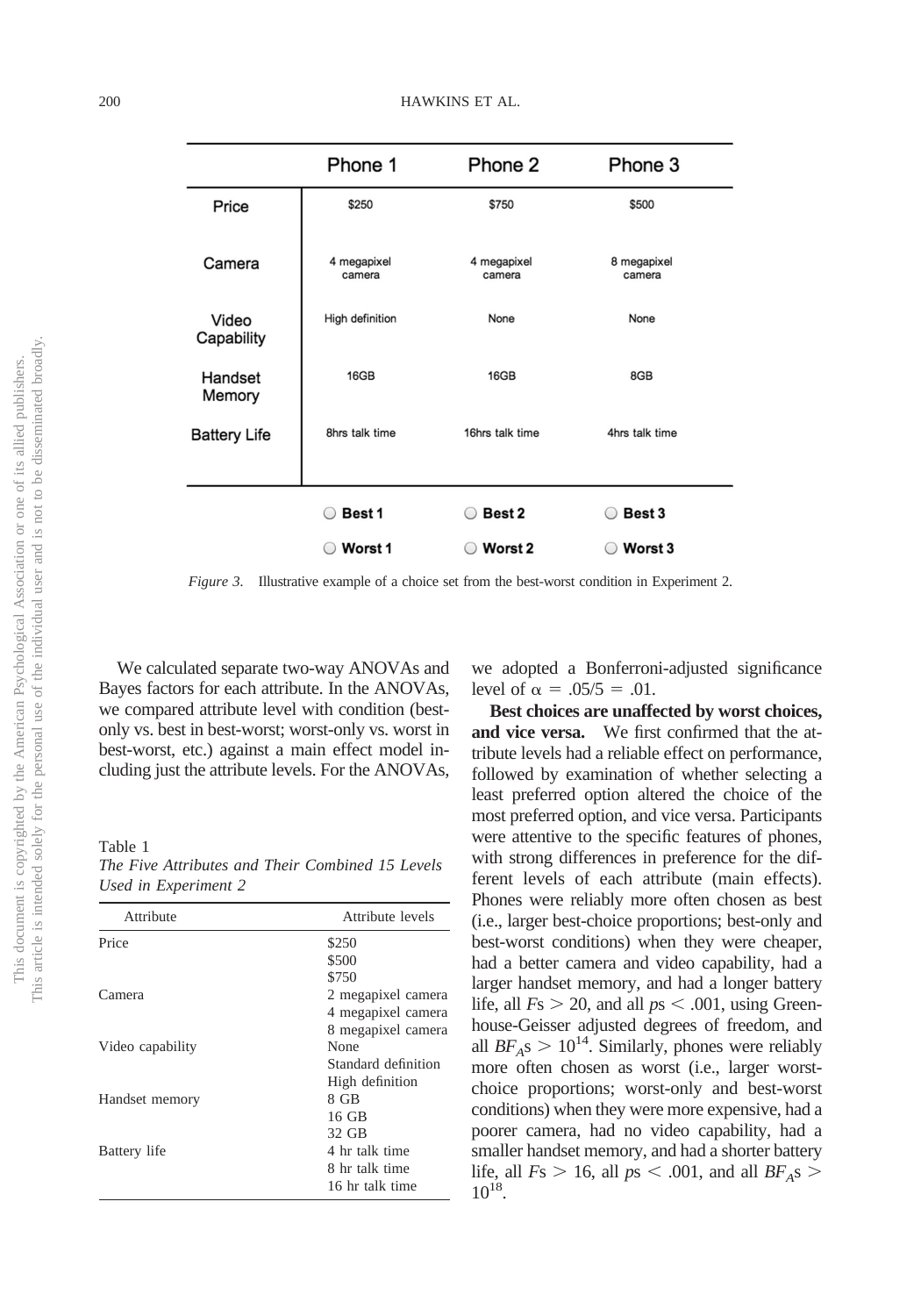

<span id="page-9-0"></span>*Figure 4.* Attribute-level choice proportions for the mobile phone stimuli in Experiment 2. The upper panels show the attribute-level best-choice proportions for the best-only condition (*y*-axes) against the attribute-level best-choice proportions for the best-worst condition (*x*-axes) for each attribute, separately. The dashed gray lines show the  $y = x$  line, in which preferences would fall if they were identically distributed across the best-only and best-worst conditions. The lower panels show the attribute-level best-choice proportions for the best-only condition (*y*-axes) against the attribute-level worst-choice proportions for the worst-only condition (*x*-axes). The dashed gray lines show where the attribute-level worst-choice proportions would fall if they were the reverse of the attribute-level best-choice proportions  $(y = 1 - x)$ . Ellipses represent between-subjects least significant differences.

The upper panels of [Figure 4](#page-9-0) plot best-choice proportions for attribute levels from the bestonly condition against the equivalent proportions calculated from the best-worst condition.4 The least-significant-difference ellipses for all plot points fall on the diagonal  $y = x$  line, indicating that best choices were not altered by also requiring a worst choice (the corresponding figure for worst-choice proportions is shown as Figure 2 of the online supplemental materials). Supporting this, there were no reliable interaction effects between the condition "best-only versus best in best-worst" and attribute for any of the five attributes, all  $ps > .3$ . The analogous Bayes factors indicated no support for the interaction effect over and above the main effect of attribute, memory  $BF_{\frac{A+A\times C}{A}} = .33$ , all other  $BF_{\frac{A+A\times C}{A}} S$  < .16. This suggests that considering the least preferred options did not alter the preference for the most preferred options. A similar result emerged for worst-choice proportions, though not as strong, all  $ps > .06$ , and the Bayes factors for two levels provided some evidence for the alternative hypothesis (i.e., the presence of an interaction), price  $BF_{\frac{A+AXC}{A}} = 5.19$ , and camera  $BF_{\frac{A+A\times C}{A}} = 1.47$ , and the remaining Bayes factors provided weak support for the null,  $BF_{\frac{A+AXC}{A}}$  s = .13, .35, and .87 for the video, memory, and battery attributes, respectively. On balance, a combined Bayes factor assuming attribute independence indicates support for the null hypothesis of no interaction,  $BF_{\frac{A+AXC}{A}} = .28$ .

The results shown in [Figure 4](#page-9-0) strongly and unambiguously support monotonicity and, hence, one latent dimension within attributes. Although this is a strong conclusion, the analyses shown in [Figure 4](#page-9-0) cannot test whether all attributes map through a single ("utility") dimension. To remedy this, we also calculated

<sup>&</sup>lt;sup>4</sup> We do not show the corresponding plots for profiles phones—as we do for the rectangles studied in Experiment 1. Because we randomized the levels of each attribute to every phone, there exist many possible phone profiles such that we could not obtain reliable choice proportion data for any particular profile.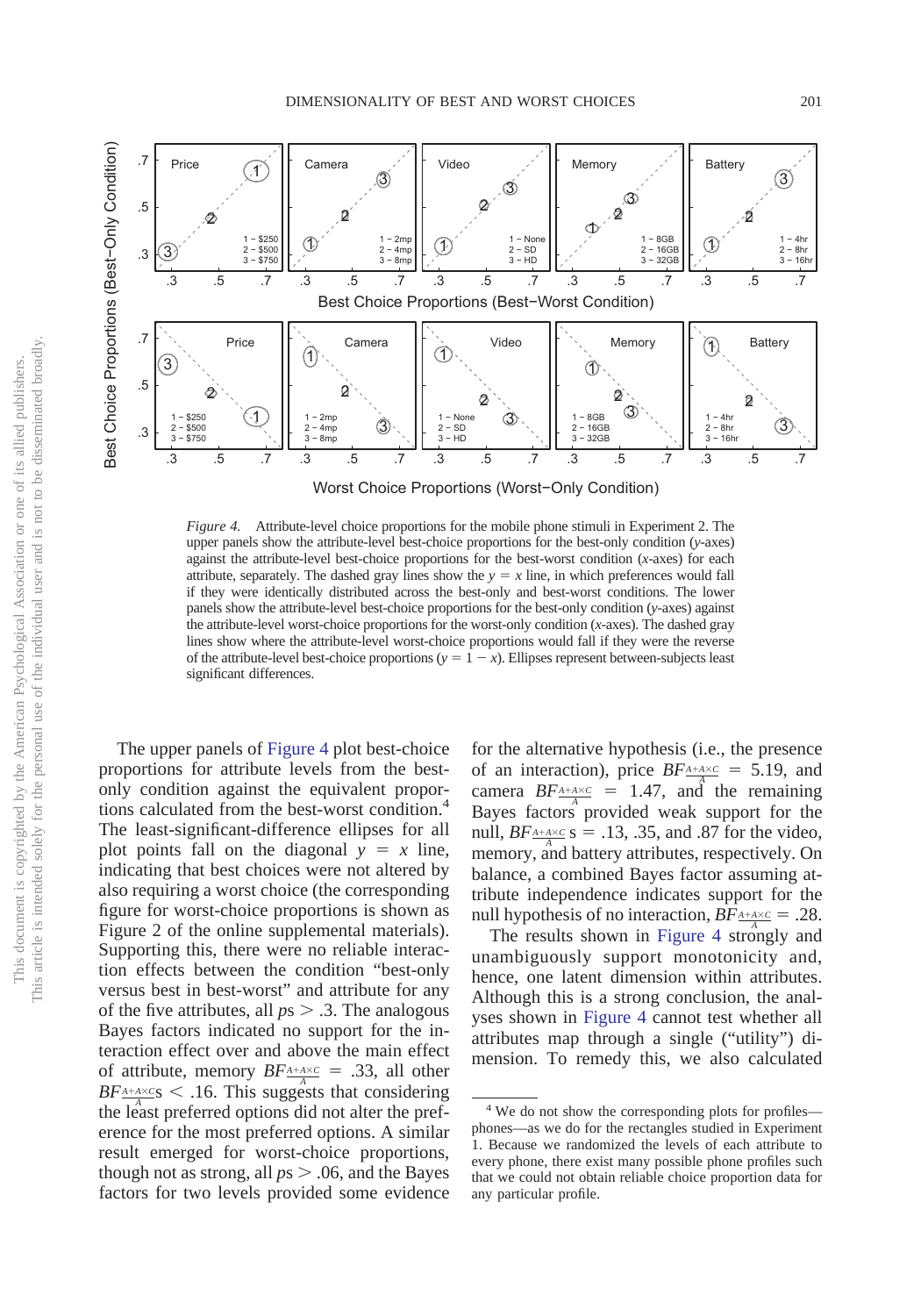across-attribute state-trace analyses, shown in [Figure 5.](#page-10-0) These plots compare the attributelevel best choices from the best-only and bestworst conditions (upper triangle panels), and also compare the attribute-level worst choices from the worst-only and best-worst conditions (see Figure 3 of the online supplemental materials). Each panel makes the comparison for a pair of attributes (such as price and camera). A monotonic line in a panel indicates strong evi-



 $\mathscr{C}$   $\mathscr{C}$ p p p b v m Price (p) m v b p c p p p m Best Choice Proportions (Best-Only Condition) Best Choice Proportions (Best−Only Condition)  $\mathcal{P}$ p v 鸹 p c c p c c b v m Camera (c) v  $\mathbf \Omega$ p c b t, c c m 腎 c v c c b p c v b<br>P v v m  $^\mathrm{\textregistered}$ v Video (v) v v v b p c m pA v c v v b c p v b m m m m v  $\bf \bar{0}$  $^{\circ}$ Memory (m) m m b p **b** m m m m v p c ์ช d\$ b c b v b m v  $\mathfrak{g}$ Battery (b) b b b b p c m b b v  $\mathcal{P}$ p and the contract of  $\mathbb{R}^p$ 

# <span id="page-10-0"></span>Worst Choice Proportions (Worst−Only Condition)

*Figure 5.* State-trace plots for the mobile phone judgments in Experiment 2. The upper right panels plot attribute-level best-choice proportions between the best-only (*y*-axes) and best-worst (*x*-axes) conditions. The lower left panels plot attribute-level best-choice proportions for the best-only condition (*y*-axes) against attribute-level worst-choice proportions for the worst-only condition (*x*-axes). Each panel displays the covariation of attribute-level mean choice proportions between the levels of two attributes, with the figure depicting all pairwise comparisons of attributes. Ellipses represent betweensubjects least significant differences. Monotonic curves added to aid visualization only and do not represent "best-fitting" monotonic functions to data. Axis scaling omitted for clarity. Note that axes are not equal in scale (see [Figure 4\)](#page-9-0).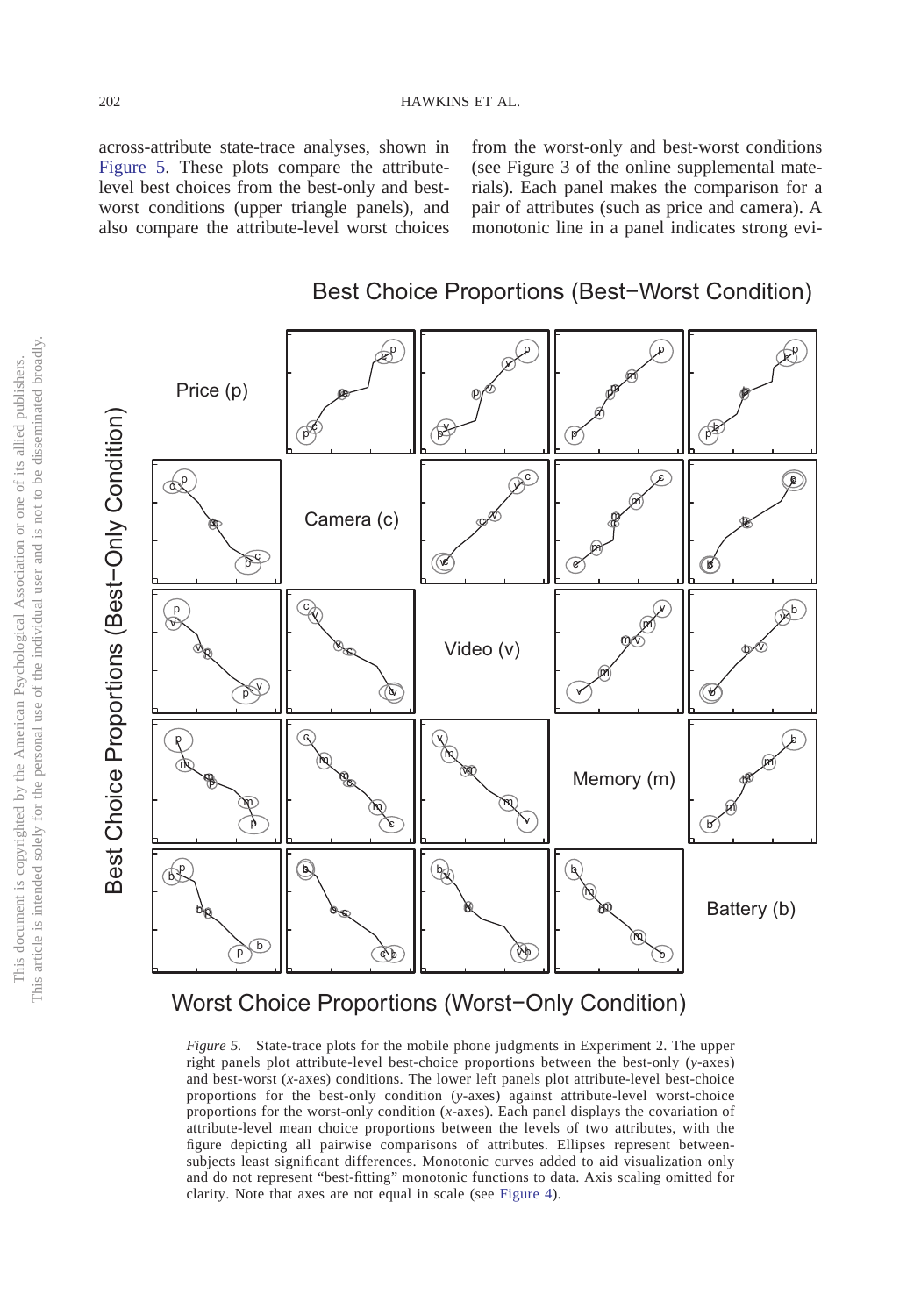dence that choices based on those two attributes use the same information in the different conditions (best-only and best-worst, or worst-only and best-worst). The (*x*, *y*) coordinate of each point represents the mean choice proportion for a single attribute level for two conditions (e.g., best-only, best-worst), with ellipses representing between-subjects least significant differences [\(Saville, 2003\)](#page-22-6).

For example, the upper row shows the price attribute, with the first panel comparing price with the camera attribute, the second panel comparing price with the video attribute, and so on. A single monotonically increasing line can connect the ellipses in all panels above the main diagonal. This means that all pairs of attributes provide evidence in favor of a single underlying decision variable. This result permits a decisive conclusion about dimensionality: the 10 pairwise comparisons between attributes can be represented with a single latent variable. This conclusion is warranted, given the transitive logic of state-trace analysis: If A and B are monotonically related, and B and C are monotonically related, then A and C must be monotonically related. Therefore, the joint representation of all five attributes is necessarily monotonic and arose from a single latent variable, that is, selecting the worst option from the set of options did not change the basis on which best choices were made. The corresponding analysis for worst-choice proportions in the worst-only and best-worst conditions led to the same conclusion and is presented in Figure 3 of the online supplemental materials.

**Best choices are monotonically related to worst choices.** We next examined the relationship between attribute-level best and worst choices. Repeated-measures ANOVA between best or worst choice and the attributes indicated that the attribute levels that appeared most often in the preferred phones also appeared least often in the phones chosen as worst, and vice versa (see the lower panels of [Figure 4](#page-9-0) for best-only versus worst-only; Figure 2 of the supplemental online materials plots best vs. worst choice proportions from the best-worst conditions). This effect was reliable in the interaction between best choice against worst choice and the attribute levels for all five attributes, across the best-only versus worstonly and best versus worst in the best-worst condition, all  $Fs > 20$ , all  $ps < .001$ , and in the analogous Bayes factors, all  $BF_{\frac{A+A\times C}{A}} > 10^{15}$ . These results suggest that participants reliably attended to the attributes that comprise mobile phone quality, clearly discriminating between phones that have positive and negative qualities (most and least preferred, respectively). They also suggest that this pattern holds regardless of whether participants made both best and worst choices, or only one of the two.

State-trace analysis provided strong evidence that a single latent dimension explains observed attribute-level best and worst preferences in Experiment 2. In [Figure 5](#page-10-0) (lower triangle panels), the best- and worst-choice data and their ellipses of least significant differences can be connected in all panels with a monotonically decreasing line. This provides evidence that preferences for the best and worst attribute levels are consistent with an explanation based on a monotonic transformation of the same underlying information opposing ends of a single continuum in which best can be considered the "opposite" of worst, and vice versa. This relationship held whether participants selected only their most or least preferred option (see [Figure 5\)](#page-10-0) or both (see Figure 3 of the online supplementary materials).

Our state-trace analysis in Experiment 2 demonstrated a reciprocal relationship between best and worst preferences at the level of attributes, but we did not directly test whether the corresponding reciprocal relationship held at the level of options (i.e., mobile phones) as we did in Experiment 1. It was feasible to test the monotonicity of best and worst preferences at the level of options in Experiment 1, as there were only nine unique rectangle areas, but not in Experiment 2, because of the large number of options (243). Because of this large number of options, we had insufficient data to directly estimate the best and worst drift rate for each of them. In Experiment 2, our finding of a reciprocal relationship between best and worst preferences at the level of attributes supports an explanation based on a single dimension for best and worst preferences at the level of options, if one is willing to make certain assumptions about the mapping from attribute levels to options. These assumptions could include a representation at the option level that is a multiplicative and equally weighted function of the representation at the attribute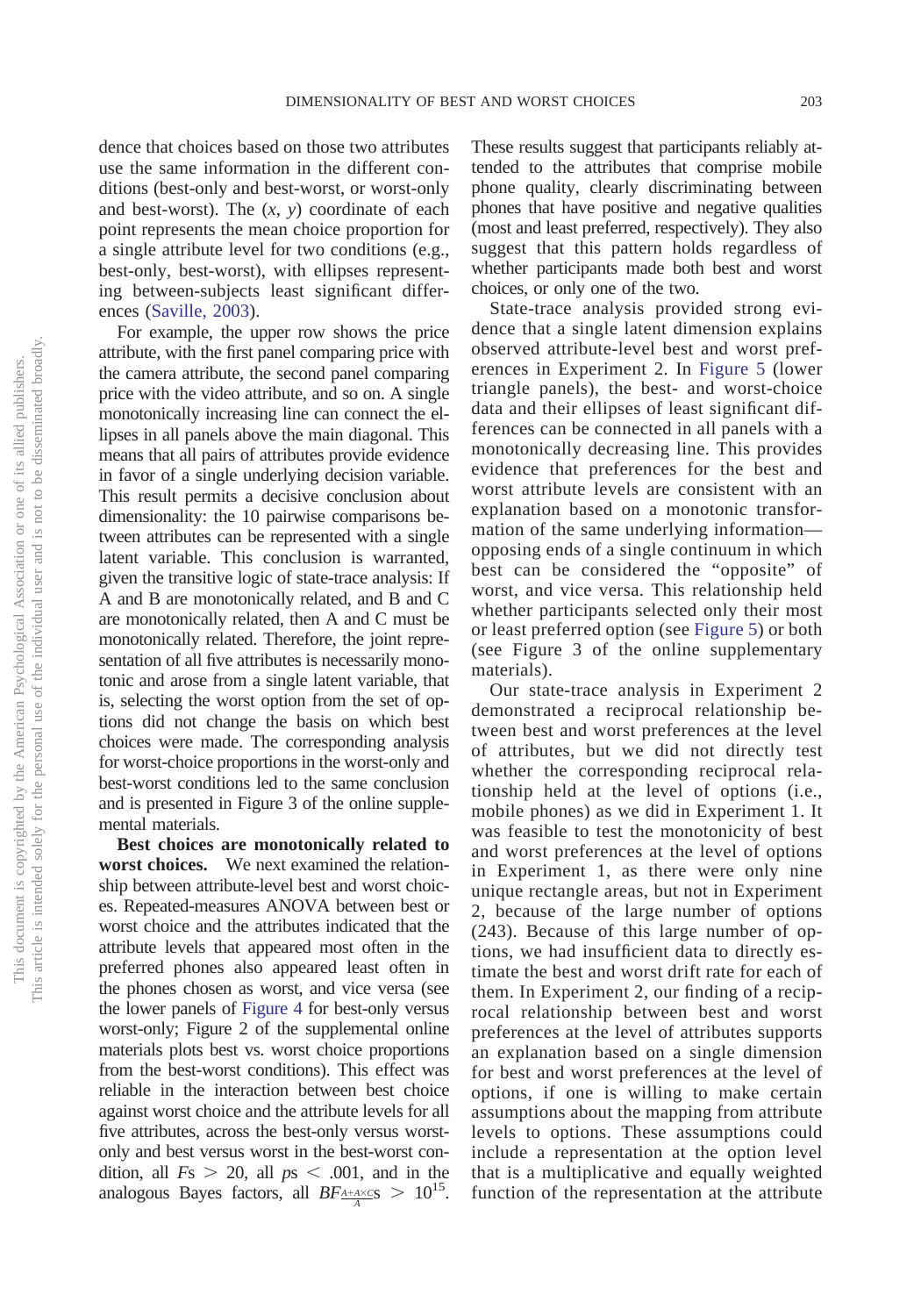level. We use a model-based approach to test this assumption.

# **Model-Based Approaches to Testing Dimensionality**

We now build on our results to test a specific instance of a unified (one-dimensional) model for best and worst choices. If a single latent variable generated the observed data in Experiments 1 and 2, then a quantitative model that assumes a single latent mechanism should account for all aspects of the data: choices, response times, and parameter estimates consistent with the data analysis. The particular model we used to test this hypothesis was the linear ballistic accumulator (LBA; [Brown & Heath](#page-20-6)[cote, 2008\)](#page-20-6). We could have used any of the other accumulator-based models of consumer choice (e.g., [Bhatia, 2013;](#page-20-7) [Busemeyer &](#page-20-8) [Townsend, 1992;](#page-20-8) [Otter, Allenby, & van Zandt,](#page-21-17) [2008;](#page-21-17) [Roe, Busemeyer, & Townsend, 2001;](#page-21-18) [Usher & McClelland, 2004\)](#page-22-7), but we chose the LBA because of its computational simplicity. In previous work we demonstrated that the LBA can be fit to best-worst choices [\(Hawkins et al.,](#page-21-8) [in press\)](#page-21-8). When only choices are modeled, and with certain restrictions on its parameters, the LBA is a random utility model, similar to the multinomial logit (Luce choice) model [\(Luce,](#page-21-19) [1959;](#page-21-19) [Marley & Flynn, in press\)](#page-21-20). Random utility models of best-worst choice typically assume that the utility, or preference strength, of an attribute level (or, sometimes, an option) that underlies best choices also underlies worst choices, with the relevant worst value utility equal to the negative of the best utility (e.g., [Marley & Pihlens, 2012\)](#page-21-0).

In the following section, we provide a brief overview of the LBA model in general, and the best-worst LBA in particular. We then demonstrate that the latter type of model, which assumes a single representation for best and worst utilities, provides a good account of choice and response time data. To foreshadow our results, the modeling led to three conclusions that converge with the Bayesian and state-trace analyses of Experiments 1 and 2: (a) best utilities estimated from best-only choice data are highly correlated with best utilities estimated from best-worst choice data, and similarly for worst utilities; (b) models that allow best and worst utilities to differ in a possibly non-

monotonic fashion nevertheless estimate monotonically related best and worst utilities from data; and (c) models that assume an inverse relationship between best and worst utilities provide a good account of data. In the model fits, we also illustrate two methodological points: best-worst discrete choice tasks provide greater constraint on parameter estimates than traditional best-only discrete choice tasks, and, similarly, using both choices and response times places greater constraint on parameter estimates than choices only.

## **The Linear Ballistic Accumulator Model**

The LBA shares the evidence accumulation assumption common to most models of simple perceptual choices (e.g., [Brown & Heathcote,](#page-20-9) [2005;](#page-20-9) [Ratcliff, 1978;](#page-21-21) [Ratcliff & Rouder, 1998;](#page-21-22) [Usher & McClelland, 2001;](#page-22-8) [van Zandt, Colo](#page-22-9)[nius, & Proctor, 2000;](#page-22-9) for review, see [Luce,](#page-21-23) [1986;](#page-21-23) [Ratcliff & Smith, 2004\)](#page-21-24). The model assumes that a decision between *n* options is composed of a race between *n* independent accumulators that collect evidence in favor of the available choice alternatives, according to a drift rate, *d*, which represents the utility for each option. When the evidence in one accumulator reaches a predetermined criterion—the response threshold, *b*—a response is triggered. The accumulator that reaches threshold determines the response, and the predicted response time is the time taken for the accumulator to reach threshold plus a fixed offset (nondecision time,  $t_0$ ), which accounts for the time involved in stimulus encoding and motor processes involved in response production.

The upper row of [Figure 6](#page-13-0) provides an example of an LBA decision between Options A, B, and C, represented as independent accumulators that race against each other. The vertical axes represent the quantity of evidence, and the horizontal axes represent the passage of time. At the beginning of a decision, the amount of evidence in each accumulator (the "start point") varies independently across accumulators and randomly from choice to choice, sampled from a uniform distribution between zero and *A* (a parameter of the model). Evidence accumulates linearly, represented as the arrows within each accumulator. The rate of evidence accumulation is defined by the drift rate, which is assumed to vary randomly across accumulators and from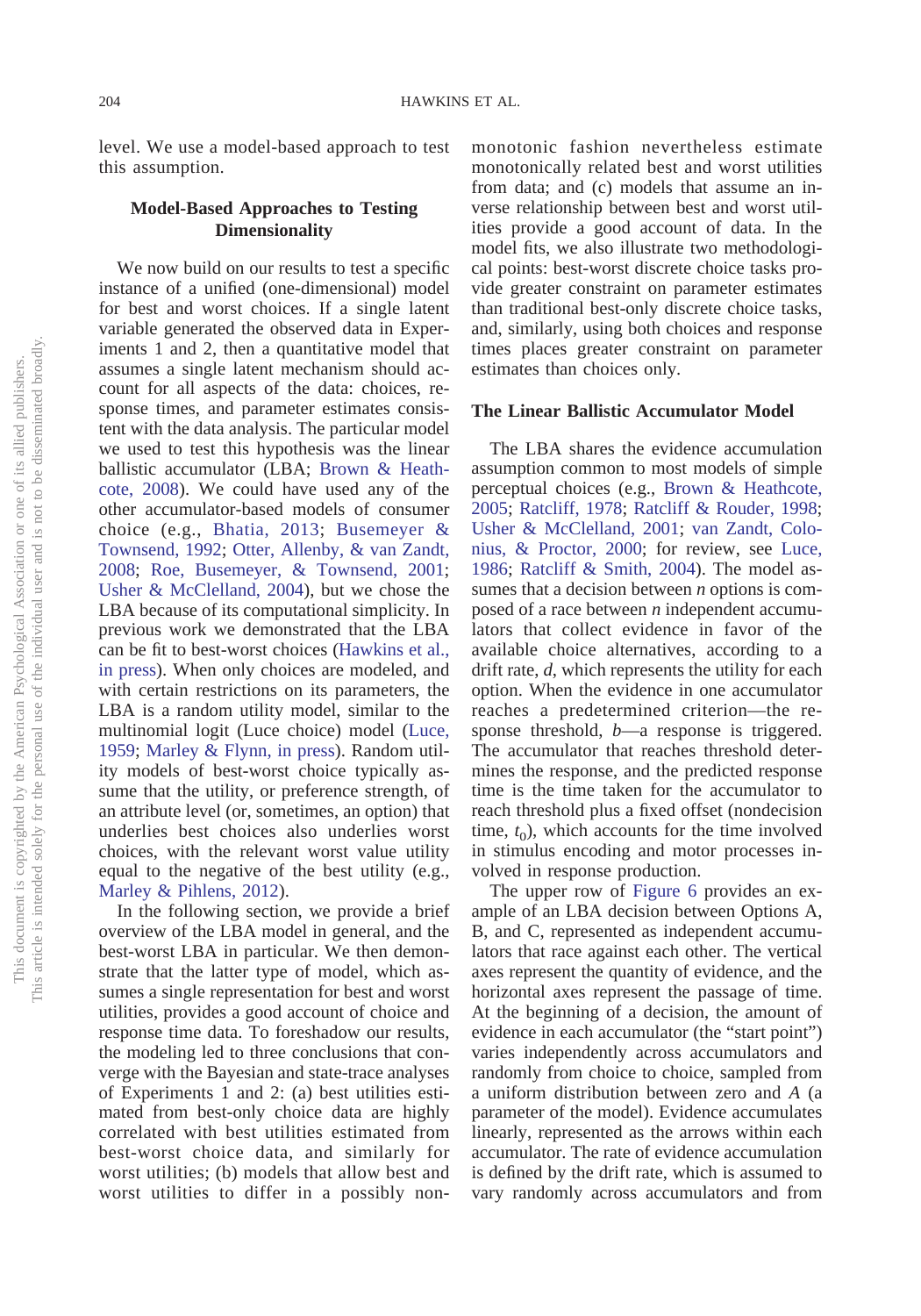

Parallel Best-Worst LBA

<span id="page-13-0"></span>*Figure 6.* Illustrative example of the decision processes of the parallel best-worst linear ballistic accumulator model. See the main text for full details.

choice to choice according to independent samples from a Gaussian distribution, *N*(*d*, *s*), truncated to nonnegative values in our implementation. Mean drift rate (*d*) reflects the attractiveness (or utility) of an option: A larger value gives a faster rise to threshold and a more likely choice outcome, on average. Variability in drift rates is assumed to reflect decision-todecision changes in extraneous factors, such as motivation or fluctuations in attention. The general LBA framework has proven successful in accounting for the observed variability in the joint distribution of choices and response times across a range of perceptual choice paradigms (e.g., [Brown & Heathcote, 2008;](#page-20-6) [Forstmann et](#page-20-10) [al., 2008;](#page-20-10) [Ho, Brown, & Serences, 2009;](#page-21-25) [Lud](#page-21-26)[wig, Farrell, Ellis, & Gilchrist, 2009\)](#page-21-26).

We previously explored a number of ways to extend the LBA model to account for best-worst choice tasks [\(Hawkins et al., in press\)](#page-21-8). In the preferred extension, which we called the *parallel best-worst LBA*, we assumed that best and worst choices were the result of two parallel races: a best race and a worst race, shown in the upper and lower rows of [Figure 6.](#page-13-0) This model accounted for the choices and response times from a perceptual choice task, and the choice data (when response times were unavailable) from two applied best-worst scaling data sets. The parallel best-worst LBA made a similar assumption about drift rates as the random utility representation of the maxdiff model for bestworst choices (see [Marley & Louviere, 2005;](#page-21-27) [Marley & Pihlens, 2012\)](#page-21-0): if  $d(x)$  is the drift rate for option *x* in the race to decide the best option, then  $1/d(x)$  is the drift rate for the same option in the race to decide the worst option. This inverse assumption on drift rates implies that those options frequently chosen as best are also infrequently chosen as worst, and vice versa. Our state-trace analyses of Experiments 1 and 2 support this assertion, but explicitly fitting the model to data provides a more precise test of the same hypothesis. If there is a nonmonotonic relationship between best and worst choices—if selecting an option as best is qualitatively different than selecting an option as worst—then a model that enforces this inverse relationship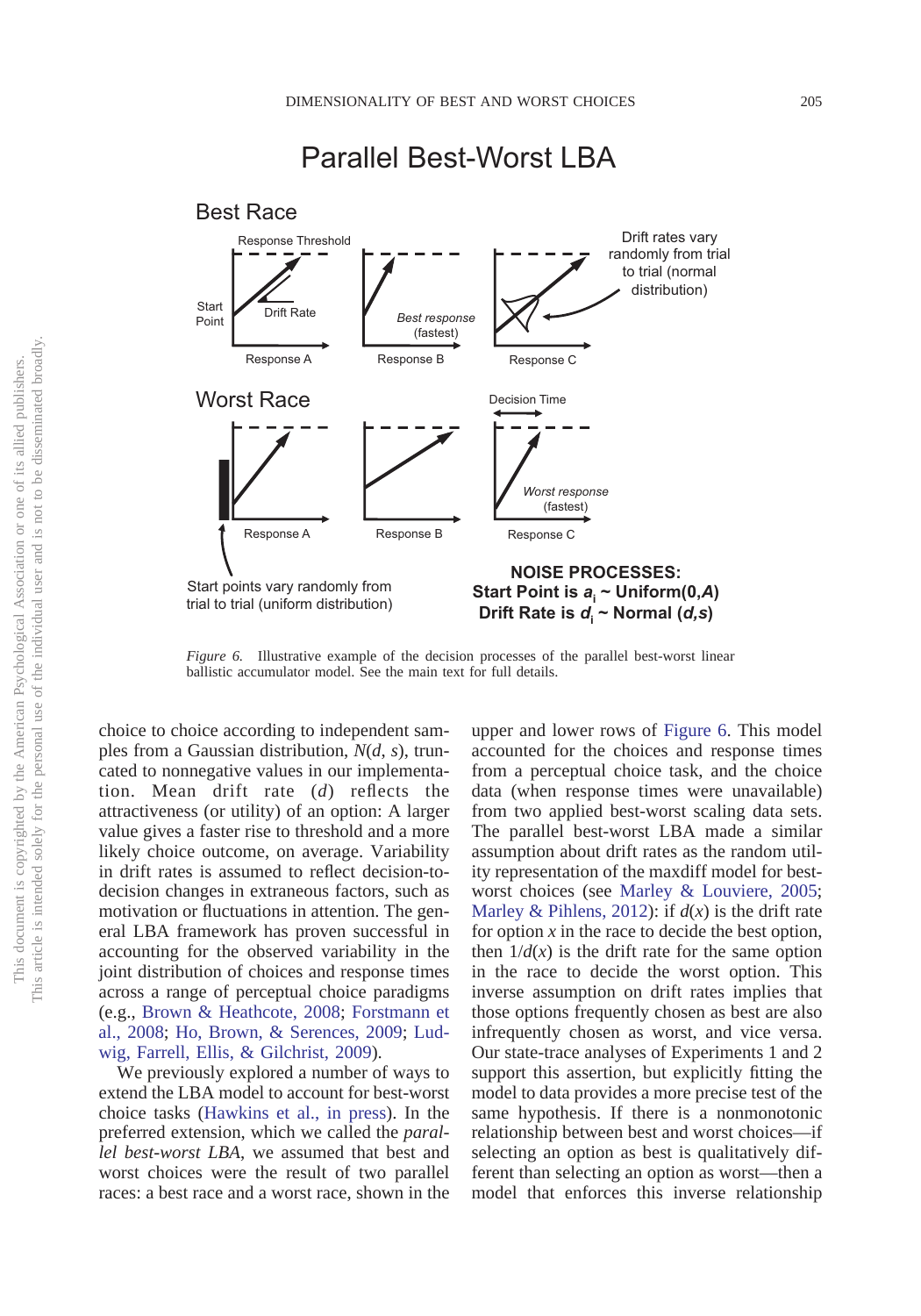will qualitatively misfit the data. Furthermore, we can fit models that assume no relationship between best and worst drift rates (i.e., in which all drift rates are free parameters), and use model selection techniques to determine whether the inverse relationship between best and worst drift rates provides the most parsimonious (and well-fitting) account of the data.

We fit the standard LBA to the best-only and worst-only conditions, and the best-worst LBA to the best-worst conditions, of Experiments 1 and 2. We first fit the models to choice proportions only, by integrating over the distribution of predicted response times to obtain marginal choice probabilities (for detail, see [Hawkins et](#page-21-8) [al., in press\)](#page-21-8). We then fit the models to the joint distribution of choices and response times to the data from the best-only, worst-only, and bestworst conditions of Experiments 1 and 2.

**Estimating model parameters from data.** We fit the models to individual participant data from Experiments 1 and 2 via maximum likelihood estimation using differential evolution optimization algorithms. In these model fits, we were primarily interested in estimating the drift rates; those rates measure the attractiveness of different attribute levels and, consequently, of options.5 In Experiment 1 we estimated nine drift rate parameters, one for each rectangle area.<sup>6</sup> In Experiment 2, there were too many possible phone profiles  $(n = 243)$  to estimate a drift rate for each, so we assumed that the drift rate for a profile was defined by the product of drift rate contributions from its attributes, consistent with [Marley and Pihlens's \(2012\)](#page-21-0) constraints on their multinomial logit model parameters. The reciprocal relationship assumed between best and worst drift rates at the level of attributes, and the multiplicative and equalweighted representation for the drift rate for an option in terms of the attribute-level drift rates, leads to a reciprocal relationship between best and worst drift rates at the option level. The validity of this assumption is therefore evaluated by how well the model fits the data. Hence, in Experiment 2, we estimated 10 drift rates, corresponding to the 15 different attribute levels, with one level in each attribute arbitrarily constrained such that the product of the drift rates for the levels within each attribute was equal to 1 (cf. [Marley & Pihlens, 2012\)](#page-21-0).

When jointly fitting to choices and response times we set  $s = 1$  to fix a scale for the evidence accumulation process, and estimated from data the range in the start point (*A*), response threshold (*b*), and nondecision time  $(t_0)$ . In the bestworst condition, we estimated a separate response threshold for the best and worst races  $(b_{best}, b_{worst})$ . We also assumed a fixed probability (2%) of a uniform contaminant mixture process [\(Ratcliff & Tuerlinckx, 2002\)](#page-21-28), interpreted psychologically as a small probability of a failure of attention to the required judgment across trials, which also serves to stabilize maximum likelihood parameter estimates. When fitting to choice proportions only, the time-related parameters of the model are not identifiable, and were arbitrarily fixed at  $s = 1$ ,  $b = 1$ ,  $A = 0$ , and  $t_0 = 0$  (for details, see [Hawkins et al., in](#page-21-8) [press\)](#page-21-8). Thus, we estimated nine (Experiment 1) or 10 (Experiment 2) drift rates when fitting to choices only, and an additional three (best-only, worst-only) or four (best-worst) parameters when fitting the joint distribution of choices and response times.

We evaluated goodness of fit using two methods. We first compared observed and predicted attribute-level choice proportions, separately for best and worst choices. That is, for each participant, we calculated the proportion of times that each attribute level was chosen (that is, was in the phone that was chosen) relative to the number of times each attribute level was available as a to-be-selected option, both in data and model predictions. In Experiment 1, each participant therefore provided nine best- or worst-choice proportions in the best-only and worst-only conditions, one for each rectangle area, and those in the best-worst condition provided nine best-choice and nine worst-choice proportions. Similarly, each participant in Experiment 2 provided 15 best (and/or worst) attribute-level choice proportions. We calculated these values from individual participant data and fits to individual participant data, but present both types of results averaged over participants.

<sup>5</sup> For choice models that can be written in the standard (additive) random utility form—for instance, the maxdiff model for best-worst choice—results, to date, suggest that the utility estimates for such forms are the log of the drift rate estimates in the analogous linear ballistic accumulator model [\(Hawkins et al., in press\)](#page-21-8).<br><sup>6</sup> We did not estimate attribute-level drift rates for rect-

angle width and height in Experiment 1 as we did for the attributes studied in Experiment 2.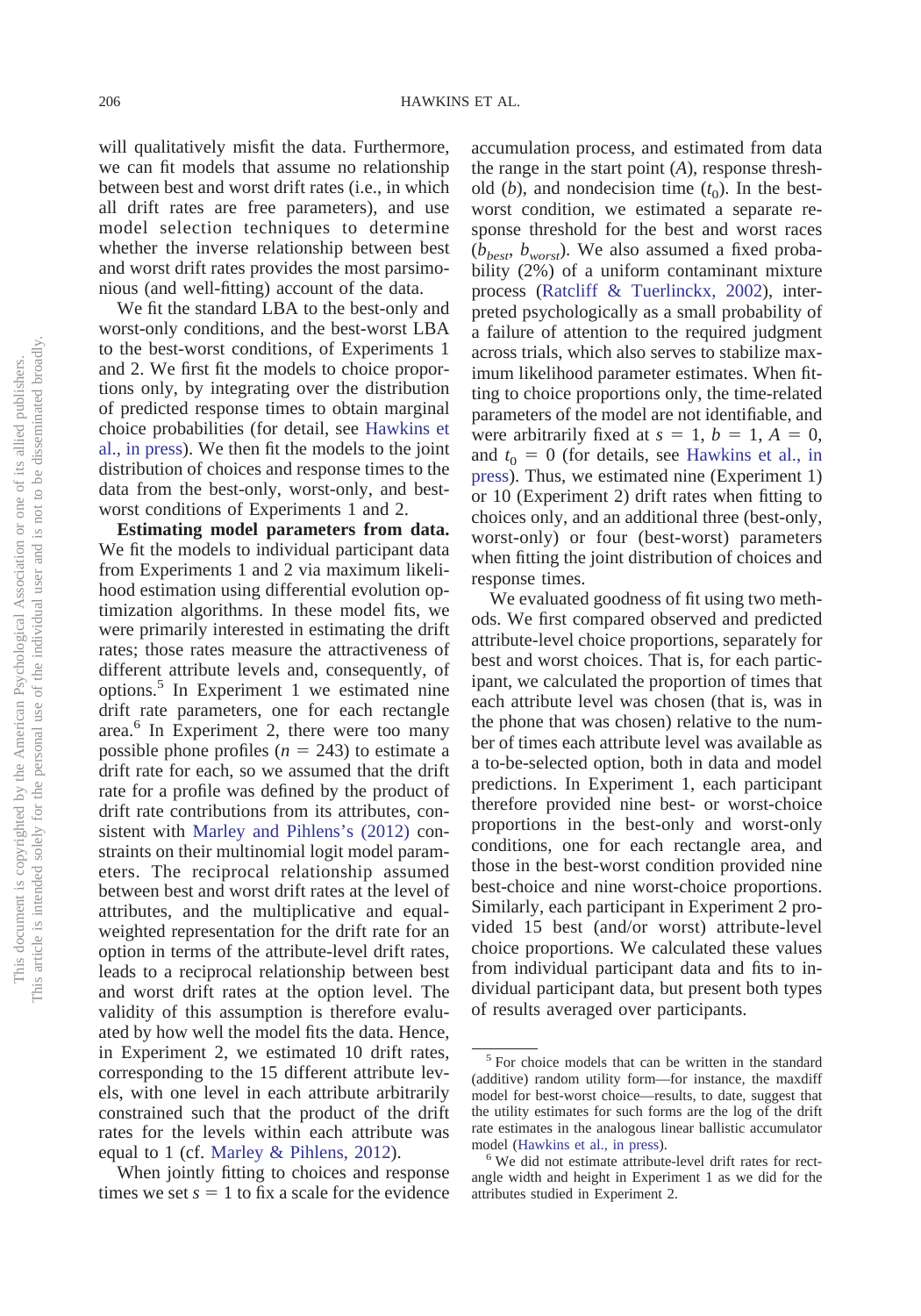When fitting to choices and response times, we examined the correspondence between observed and predicted distributions of response times and choice proportions. As with the choice proportions, even though we fit the models to individual participant data, to simplify exposition, we display the fit of the model predictions aggregated over participants. After the models were fit to individual participants, we aggregated observed and predicted response time distributions by calculating separately for each condition and participant the 1st, 5th, 10th, 15th,..., 90th, 95th, and 99th percentiles of the response time distribution, and then averaging these individual participant quantiles to form an aggregate distribution of response times. Quantile averaging of this sort conserves distribution shape, under the assumption that individual participant distributions differ only in scale and location [\(Gilchrist, 2000\)](#page-21-29). We then converted the averaged quantiles to display distributions in a histogram-like form.

# **Model Fit to Data**

The models provided a good fit to response time and response choice data from the bestonly, worst-only, and best-worst conditions of Experiments 1 and 2 (see [Figure 7\)](#page-16-0). The model captured all qualitative, and most quantitative, trends in the aggregate response time distributions: a sudden onset with a sharp peak and a long positively skewed tail. Some aspects of the model fit are not quantitatively precise, such as smaller variance in data than model predictions for the best-only condition of Experiment 1, and the best-worst condition of Experiment 2, but all general trends were captured.<sup>7</sup> The fits to response time distributions illustrate two important points. First, best-worst choice tasks do not result in unusual response times. Second, this is one of the first demonstrations that a single quantitative model can account for markedly different response latency data, ranging from approximately 1 s up to 30 s, from substantially different tasks such as perceptual judgments of area and consumer-like preferences for mobile phones. We consider this generality a strength of the LBA models presented here.

When fit to choices and response times, the models provided a good account of choice proportions from both Experiments (see inset panels of [Figure 7\)](#page-16-0). In Experiment 1, there was strong agreement between model and data for the best-only condition ( $R^2 = .95$ , root-meansquared prediction error, 7.97%), worst-only condition  $(R^2 = .98, 7.64\%)$ , and best-worst condition (best,  $R^2 = .95, 9.93\%$ ; worst,  $R^2 =$ .96, 8.47%). The models also provided a good account of choice data in Experiment 2 (bestonly,  $R^2 = .88, 5.02\%$ ; worst-only,  $R^2 = .88$ , 5.00%; best-worst: best,  $R^2 = 0.87, 0.549\%$ , worst,  $R^2 = .90, 4.81\%$ ). When the models were fit to choice proportions only, they also provided an excellent account of the choice data.<sup>8</sup> The fit to choice data in Experiment 2 was slightly worse than in Experiment 1 because of the complex, multiattribute mobile phone stimuli and the more subjective nature of the decisions, which produced inherently noisier responses than the simple rectangles used in Experiment 1. Despite this, the models provided a good account of all response data.

**Parameter estimates.** [Figure 8](#page-17-0) displays parameter estimates for the model fits to choices and response times in the best-worst conditions. The upper panels of [Figure 8](#page-17-0) display the nine estimated drift rates for the rectangular stimuli, separated into height and width dimensions. As expected, as each dimension increases in size, so does the distribution of drift rate estimates. This results in a more likely best response for rectangular stimuli with larger area, and, conversely, a more likely worst response for rectangles with smaller area. Similarly, in Experiment 2, the estimated drift rates followed the trends expected from the choice data. For example, as the price of a phone increased, the drift rate decreased.

All of the other model fits resulted in similar parameter estimates. Regardless of whether one considered data from the best-only, worst-only, or best-worst conditions, the "utility" conclusions drawn from the attribute-level drift rate estimates led to similar conclusions: There were

<sup>7</sup> A more detailed fit could be made by setting the drift rate variability to one for best choices and estimating it for

worst choices. <sup>8</sup> Goodness of fit to choice data when the models were fit to choice proportions only: Experiment 1, best-only,  $R^2 \approx 1$ (RMSE: .7%); worst-only,  $R^2 \approx 1$  (.48%); best-worst, best,  $R^2 = .98$  (3.70%); worst,  $R^2 = .95$  (6.07%); Experiment 2 best-only,  $R^2 = .98$  (1.71%); worst-only,  $R^2 = .97$  (2.17%); best-worst, best,  $R^2 = .95$  (2.65%), worst,  $R^2 = .96$  (2. 28%).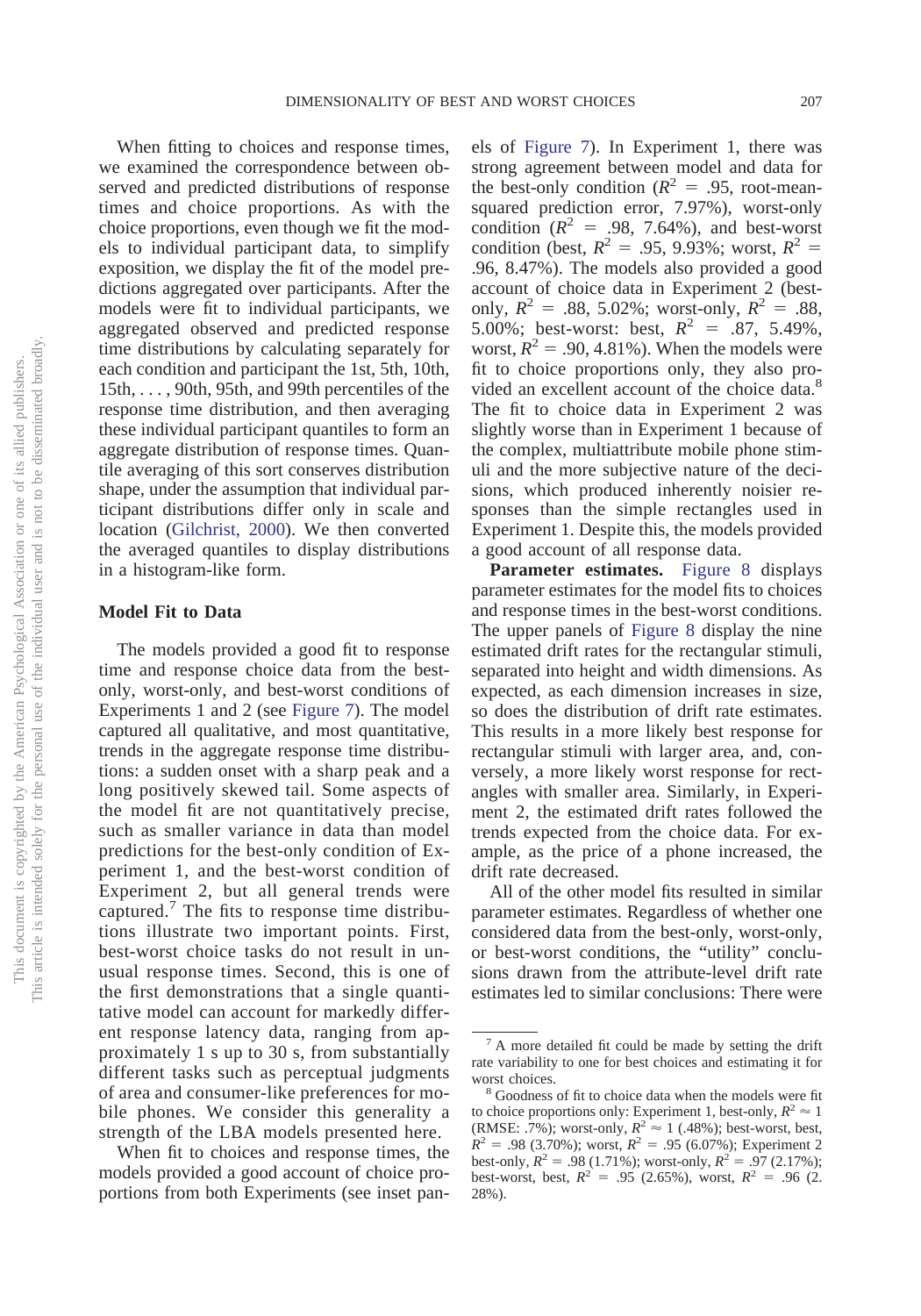

<span id="page-16-0"></span>*Figure 7.* Aggregate response time distributions and attribute-level choice proportions from the best-only, worst-only, and best-worst conditions (upper, middle, and lower rows, respectively) from Experiments 1 and 2 (left and right columns, respectively). Black and gray stepped histograms represent best and worst response times in data, respectively. Green and red smoothed density curves represent model predictions for best and worst response times, respectively (black and gray for print version). The inset panels represent attribute-level choice proportions observed in data (*x*-axes) and predicted by the models  $(y$ -axes), and the  $y = x$  lines show a perfect fit. The color version of this figure appears in the online article only.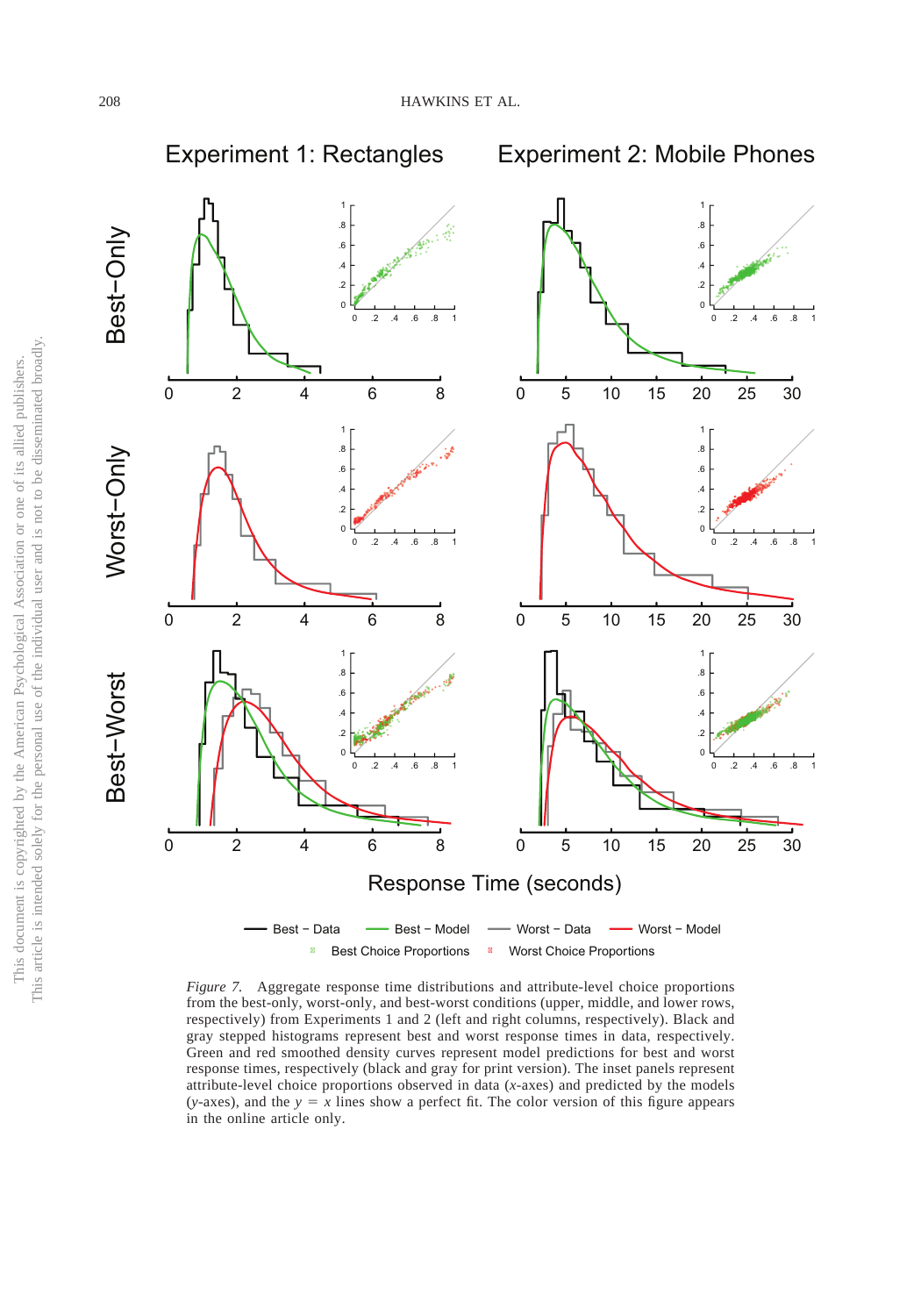

# Experiment 1: Rectangles

*Figure 8.* Violin plots demonstrating variability across participants in log LBA drift rate estimates in the best-worst condition of Experiments 1 and 2 (upper and lower panels, respectively). Each panel shows the distribution of drift rate estimates for the levels comprising each attribute. The legend in the upper right panel describes the marked regions that comprise each violin plot.

None SD HD

2mp 4mp 8mp

strong correlations between the median parameter estimates from each combination of conditions across both experiments (see [Table 2\)](#page-18-0).

<span id="page-17-0"></span>\$250 \$500 \$750

That the best-worst models provide a good fit to data suggests that the "inverse" assumption on drift rates—the drift rate associated with selecting the worst option is the reciprocal of the drift rate associated with selecting the best option—is reasonable. It also suggests that the multiplicative and equal-weighted representation for option-level drift rates in terms of attribute-level drift rates used in Experiment 2 is acceptable, which supports an inverse relationship between best and worst preferences for options. However, we can more directly test the inverse assumption on drift rates by allowing the model to estimate different drift rate (utility)

parameters for the best and worst races. This allows, for example, the possibility that some options might be frequently chosen as best and worst (as in [Shafir, 1993\)](#page-22-1). This assumption is not easily checked without response time data, because the choice-only models come close to saturation (i.e., nearly as many free parameters as data points). Therefore, for both Experiments 1 and 2, we compared the fit of the best-worst LBA model with both choices and response times when implementing the inverse assumption to the fit of a model that had a separate set of drift rates for the best and worst races, and, hence, nine (Experiment 1) or 10 (Experiment 2) additional free parameters in fitting data.

8GB 16GB 32GB

4hrs 8hrs 16hrs

The more complex model that allows separate utilities for best and worst choices must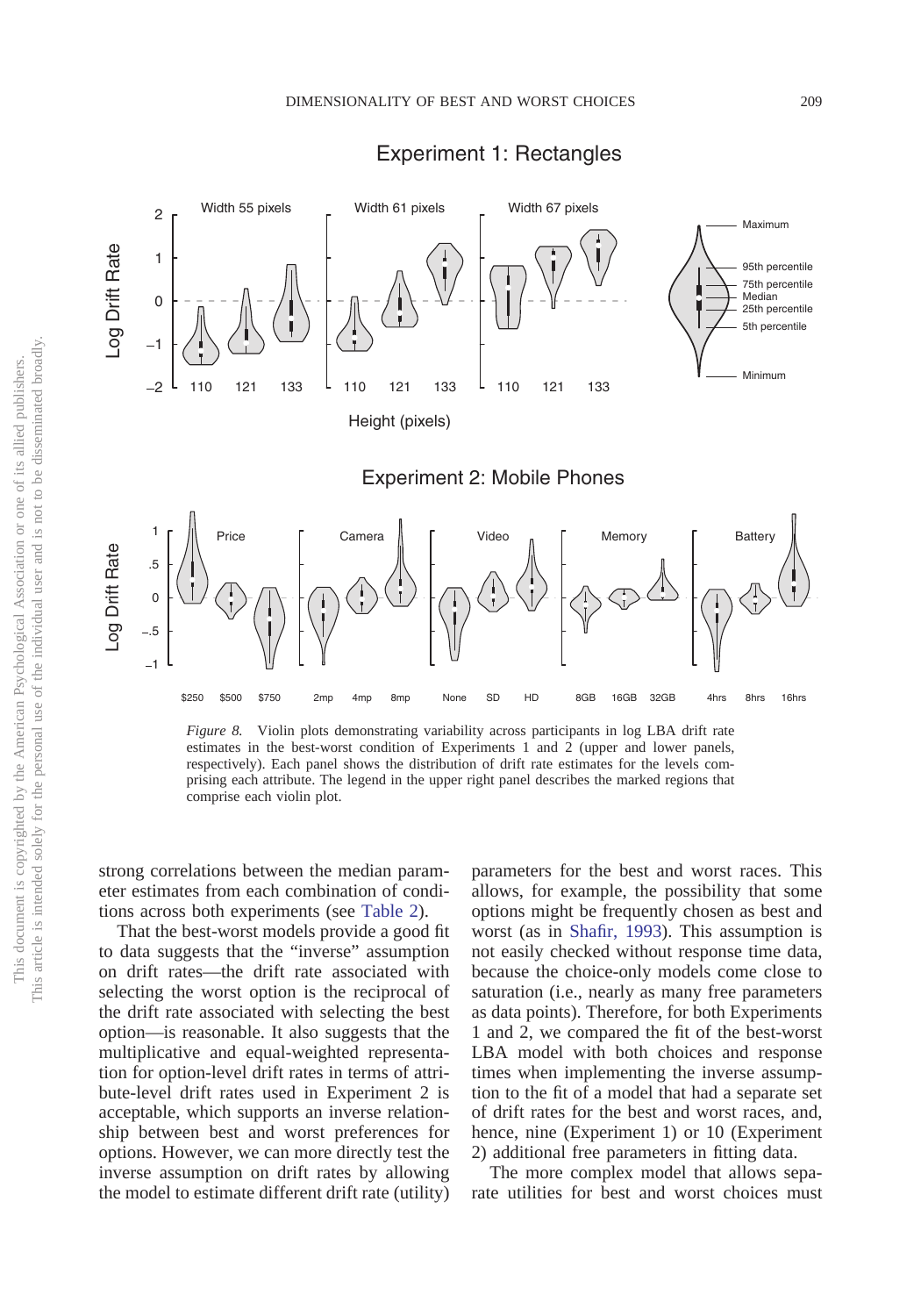<span id="page-18-0"></span>Table 2

*Correlation Coefficients (r) Between Median Drift Rate Estimates From the LBA Model Fits to the Best-Only, Worst-Only, and Best-Worst Conditions of Experiments 1 and 2*

| Model fit    | B vs. BW | W vs. BW | B vs. W |
|--------------|----------|----------|---------|
| Experiment 1 |          |          |         |
| Choices only | .96      | $-.94$   | $-.97$  |
| Choices & RT | .94      | $-.89$   | $-95$   |
| Experiment 2 |          |          |         |
| Choices only | .97      | $-.91$   | $-.94$  |
| Choices & RT | .94      | $-92$    | $-91$   |
|              |          |          |         |

*Note.* All  $ps < .001$ . LBA = linear ballistic accumulator;  $B =$  best only;  $W =$  worst only; and  $BW =$  best-worst;  $RT$  = response time.

necessarily fit the data better than the simple inverse model that it nests. To balance goodness of fit against model complexity, we used the Bayesian information criterion (BIC; [Schwarz,](#page-22-10) [1978\)](#page-22-10) and the Akaike information criterion (AIC; [Akaike, 1974\)](#page-20-11). AIC is much more lenient than BIC in its treatment of complexity, so will tend to prefer more complex models. For the perceptual stimuli used in Experiment 1, the simpler inverse model was preferred for 14 of 20 participants, according to BIC, but only two of 20 participants, according to AIC. The mean difference in selection criteria between the inverse and free models was equivocal for BIC  $(\Delta BIC \t M = -4.4, SD = 38.7, in which nega$ tive mean difference indicates support for the inverse model) but not for AIC ( $\triangle$ AIC  $M =$  $34.7, SD = 38.7$ . For the phone stimuli used in Experiment 2, the inverse model was strongly preferred for all 30 participants, according to BIC ( $\triangle BIC$  *M* = -48.1, *SD* = 16.1), but the evidence was more equivocal for AIC, with the inverse model preferred for 17 of 30 participants ( $\triangle$ AIC *M* = -3.7, *SD* = 16.1).

The AIC and BIC comparisons are biased in favor of the complex model in the sense that they test just one particular version of the constrained model (a version in which the drift rate for the worst choice is exactly the reciprocal of the drift rate for the best choice). In a more general sense, the drift rate estimates from the free model were highly consistent with a constrained explanation that assumes a single underlying source for best and worst choices. The median best and worst drift rates in the "free" model were strongly negatively correlated for both Experiments 1 and 2,  $r = -.99, t(7) =$ 18.9,  $p < .001$ , and  $r = -.91$ ,  $t(13) = 7.8$ ,  $p <$ .001, respectively, suggesting that best and worst drift rates provide similar information. These results provide yet more support that best and worst choices can be explained with a single latent dimension.

**Constraining parameter estimates with best-worst scaling and response times.** It is plausible that, relative to traditional (best-only) discrete choice tasks, the two responses elicited in best-worst choice tasks provide greater information [\(Vermeulen, Goos, & Vandebroek,](#page-22-11) [2010\)](#page-22-11). One reason the two responses may provide greater constraint is because previously empty cells in the design matrix are filled with useful information—options that are undesirable—translating into more precise parameter estimates in the best-worst compared with bestonly and worst-only conditions. We directly tested this hypothesis. For each fitting mode (choices-only, choices and response times), condition (best-only, worst-only, best-worst) and experiment, we conducted separate repeated measures ANOVAs with the estimated drift rates for each of the attribute levels as the repeated measures factor. We used these ANOVAs to define the precision of parameter estimates as the amount of variance explained by the attribute-levels:  $R^2 = 1 - \frac{SS_{error}}{SG}$ 

 $\frac{1}{SS_{total}}$ . This approach was based on the assumption that additional data (a second response and/or the response times) will reduce the proportion of unexplained variance in the parameter estimates. When fit to choice proportions only, drift rate estimates for the rectangular stimuli in Experiment 1 were more strongly related to the attribute levels in the best-worst condition  $(R^2 =$ .72) compared with the best-only condition  $(R^2 = .54)$ , but not the worst-only condition  $(R<sup>2</sup> = .78)$ . A similar pattern was observed for the mobile phone data from Experiment 2: the best-worst condition  $(R^2 = .46)$  provided an improvement over the worst-only, but not bestonly, condition ( $R^2 = .37$  and  $R^2 = .46$ , respectively).

Similar to the addition of a second choice in best-worst scaling, we expected that fitting models to choices and response times would provide further constraint on parameter estimates. This is exactly what happened for all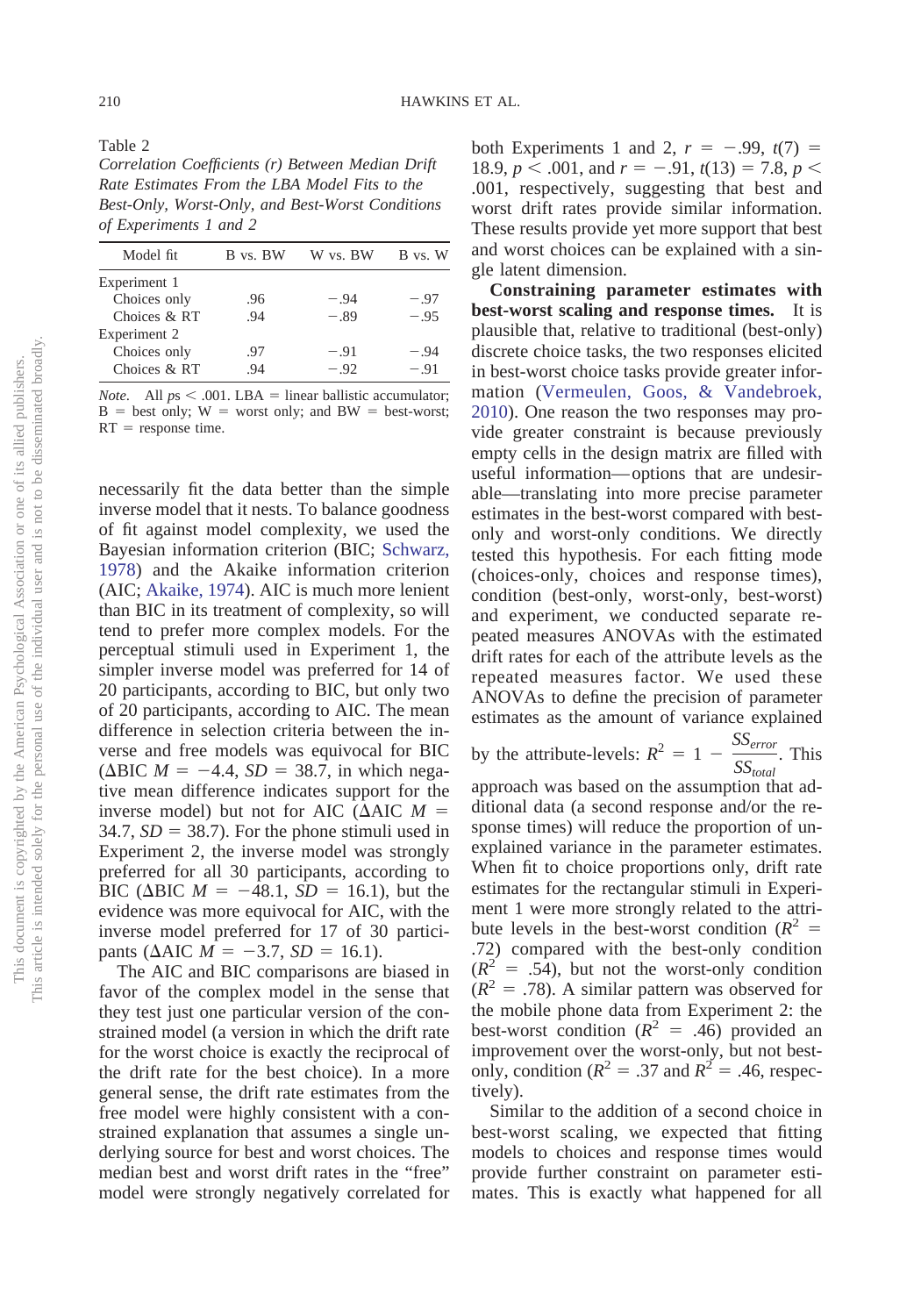three conditions in Experiment 1: Adding response times reduced error in the parameter estimates compared with fitting choice proportions only (best-only,  $R^2 = .73$  vs. .54; worstonly,  $R^2 = .83$  vs. .78; best-worst,  $R^2 = .81$  vs. .72). For Experiment 2 data, fitting the model to choices and response times increased error in the parameter estimates compared with choices only for the best-only condition ( $R^2 = .40$  vs.  $R^2 = .46$ ), led to a mild improvement for the worst-only condition ( $R^2 = .41$  vs.  $R^2 = .37$ ), but provided no change relative to the bestworst condition  $(R^2 = 0.46)$ .

Our analysis suggests that obtaining a second, different type of response (worst or best), and/or collecting response time information, generally provides greater constraint on model parameter estimates. It appears that there might be an approximate upper limit on the proportion of variance that relatively simple models such as the LBAs fitted here can explain in parameter estimates (e.g.,  $R^2 \approx .80$  and  $R^2 \approx .45$  in Experiments 1 and 2, respectively). Our results suggest that adopting either approach (collecting latency data or a second response) can reduce the proportion of unexplained variance and lead to more stable parameter estimates, which permits more reliable conclusions to be drawn.

### **General Discussion**

We examined selection of the best and the worst option through the lens of discrete choice tasks, and best-worst scaling in particular, with the aim of investigating whether the two modes of judgment can arise from a single cognitive construct. Evidence from two experiments, one perceptual and one consumer, analyzed with three statistical approaches—Bayesian analysis, state-trace analysis, and cognitive modeling—converged on a single thesis. In particular, the deliberation involved in selecting the worst option from a set does not influence preferences for the best option, and, equally, selecting which option is best does not influence preferences for the worst option. Furthermore, best and worst choices appear to reflect judgments that arise from a single latent variable.

Our finding that patterns of best and worst choices can be explained by a single latent dimension may appear to be at odds with previous demonstrations that accepting and rejecting can be inconsistent (e.g., [Shafir,](#page-22-1) [1993;](#page-22-1) [Tsetsos et al., 2012\)](#page-22-2); for example, these authors report that the same option can be both accepted and rejected under different task framing manipulations. However, in the introduction, we already discussed the fact that best-worst and accept/reject do not give the same information.

A further key difference between these previous studies and the research reported here is that we did not manipulate the variability in the attributes comprising the choice options. For example, in [Tsetsos et al.'s \(2012\)](#page-22-2) task, streams of numbers were generated from two Gaussian distributions, one with a higher variance than the other, and respondents were asked to evaluate the mean value of each stream. When decisions were separated over time, respondents tended to both reject and accept the high variance option when given different task goals. This procedure has two important differences from our tasks, and from many standard choice experiments. First, when best and worst choices were made in our tasks, they were made to each choice set, and therefore not as widely separated over time as in [Shafir \(1993\)](#page-22-1) and Tsetsos et al. Second, our stimulus sets were not manipulated to contain high- and low-variance options (equivalently, "enriched" or "impoverished" options; [Shafir, 1993\)](#page-22-1). Furthermore, these studies used dissociation logic to support the thesis that accepting is inconsistent with rejecting. Future research is required to determine whether manipulations such as Tsetsos et al.'s produce inconsistency between best and worst choices when analyzed with a methodology that addresses the issue of confounding by scale-dependent interactions. Here, we directly addressed this issue with state-trace analysis, which assesses the ordinal relationships between experimental factors to overcome the effects of rangerestricted response variables. With this analysis we demonstrated consistency between best and worst choices.

Another possible explanation for the discrepancy between [Shafir's \(1993\)](#page-22-1) and [Tsetsos et](#page-22-2) [al.'s \(2012\)](#page-22-2) and our results is the divergent goals of researchers using process-based versus measurement-based models. For example, [Busemeyer and Rieskamp \(in press\)](#page-20-12) describe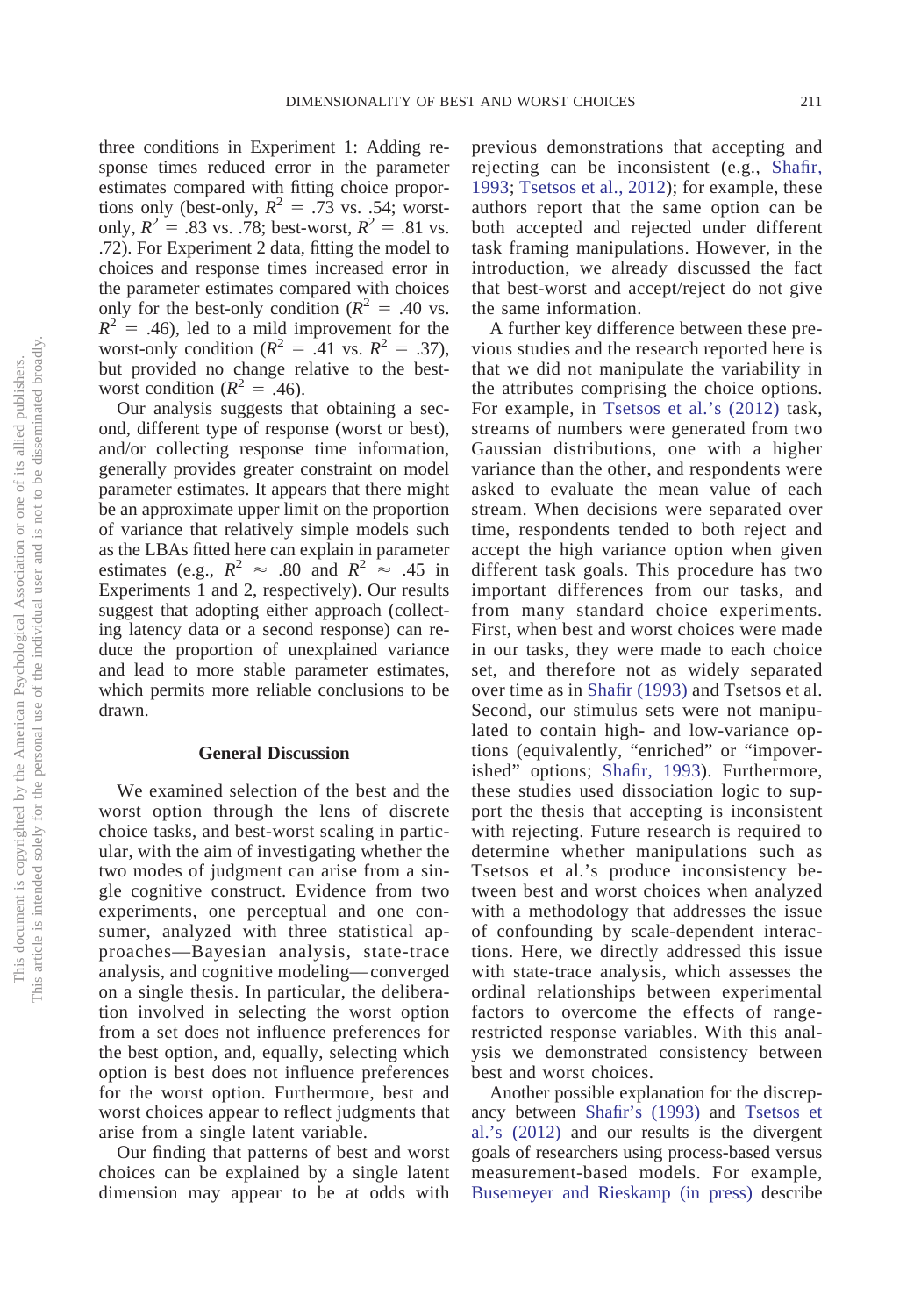how researchers using measurement models aim to apply statistical models to large samples of (discrete) choice data aggregated over people, to efficiently estimate parameters, which can be important to economists, whereas process-focused researchers aim to understand the cognitions underlying choice by individuals, which can be important to psychologists. This focus has led psychologists to construct particular experimental situations that yield interesting context effects, which, in turn, reveal subtle cognitive biases. In contrast, economists tend to focus on measurement using designs that avoid such effects.

In this article, we aimed to bring together the occasionally opposing goals of choice modelers and psychologists, by applying a cognitive model typical of the psychological literature to an experimental task typical of the discrete choice literature. The LBA model applied in this article does not naturally account for context effects, though it can be extended to do so [\(Trueblood, Brown, & Heathcote, 2014\)](#page-22-12). It is likely that the best-worst LBA implemented here can similarly be extended to account for known context effects in best-worst choice. For example, [Shafir's \(1993\)](#page-22-1) finding that the sum of the proportion of times that an option is accepted under one instruction and rejected under a second instruction can be greater than 1 suggests accepting and rejecting are not consistent; we should also remember that Shafir manipulated the two instruction sets between subjects. However, framing (context) effects such as Shafir's might be fit by a weighted multiattribute model, in which the weights change across tasks but the underlying utilities do not. Thus, if respondents are guided to use different decision rules for accepting and rejecting, we may find different results for the two tasks. However, in unguided tasks with standard best (respectively, worst) instructions, we have found that such effects tend not to arise.

In our results, the proportion of times that each stimulus option was selected as best did not differ across the best-only and best-worst choice conditions, for either perceptual or consumer stimuli (Experiments 1 and 2). This result is important because the best response is usually of greater interest to experimenters, particularly in applied domains. That is, for a marketer, it is likely more profitable to know which product consumers might purchase, rather than the (potentially many) products they likely will not purchase. Our results suggest that data on best, or worst, choices can be used interchangeably to yield similar conclusions about preference strengths, though the best-worst procedure likely produces more reliable parameter estimates for model-based inference.

## **References**

- <span id="page-20-11"></span>Akaike, H. (1974). A new look at the statistical model identification. *IEEE Transactions on Automatic Control, 19,* 716–723.
- <span id="page-20-2"></span>Bamber, D. (1979). State-trace analysis: A method of testing simple theories of causation. *Journal of Mathematical Psychology, 19,* 137–181.
- <span id="page-20-7"></span>Bhatia, S. (2013). Associations and the accumulation of preference. *Psychological Review, 120,* 522– 543.
- <span id="page-20-9"></span>Brown, S., & Heathcote, A. (2005). A ballistic model of choice response time. *Psychological Review, 112,* 117–128.
- <span id="page-20-6"></span>Brown, S. D., & Heathcote, A. (2008). The simplest complete model of choice reaction time: Linear ballistic accumulation. *Cognitive Psychology, 57,* 153–178.
- <span id="page-20-12"></span>Busemeyer, J. R., & Rieskamp, J. (in press). Psychological research and theories on preferential choice. In S. Hess & A. Daly (Eds.), *Handbook of choice modelling*. Edward Elgar Publishing.
- <span id="page-20-8"></span>Busemeyer, J. R., & Townsend, J. T. (1992). Fundamental derivations from decision field theory. *Mathematical Social Sciences, 23,* 255–282.
- <span id="page-20-5"></span>Busey, T. A., Tunnicliff, J., Loftus, G. R., & Loftus, E. F. (2000). Accounts of the confidence accuracy relation in recognition memory. *Psychonomic Bulletin & Review, 7,* 26–48.
- <span id="page-20-1"></span>Cheng, P. Y., & Chiou, W. B. (2010). Rejection or selection: Influence of framing in investment decisions. *Psychological Reports, 106,* 247–254.
- <span id="page-20-3"></span>Dunn, J. C., & Kirsner, K. (1988). Discovering functionally independent mental processes: The principle of reversed association. *Psychological Review, 95,* 91–101.
- <span id="page-20-4"></span>Dunn, J. C., Newell, B. R., & Kalish, M. L. (2012). The effect of feedback delay and feedback type on perceptual category learning: The limits of multiple systems. *Journal of Experimental Psychology: Learning, Memory, and Cognition, 38,* 840–859.
- <span id="page-20-0"></span>Finn, A., & Louviere, J. J. (1992). Determining the appropriate response to evidence of public concern: The case of food safety. *Journal of Public Policy and Marketing, 11,* 12–25.
- <span id="page-20-10"></span>Forstmann, B. U., Dutilh, G., Brown, S., Neumann, J., von Cramon, D. Y., Ridderinkhof, K. R., & Wagenmakers, E.-J. (2008). Striatum and pre-SMA facilitate decision-making under time pres-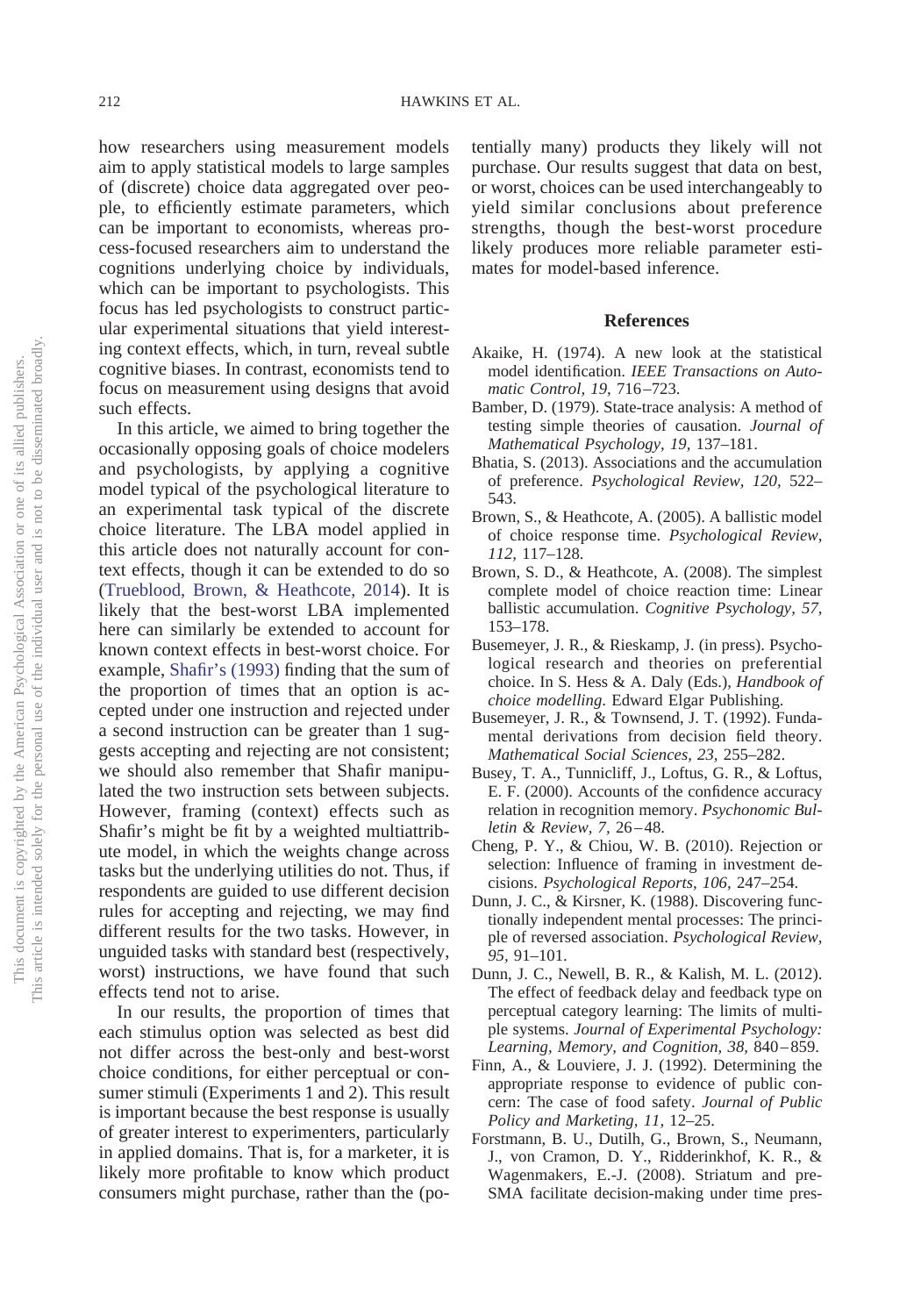sure. *Proceedings of the National Academy of Sciences of the United States of America, 105,* 17538–17542.

- <span id="page-21-1"></span>Ganzach, Y. (1995). Attribute scatter and decision outcome: Judgment versus choice. *Organizational Behavior and Human Decision Processes, 62,* 113–122.
- <span id="page-21-2"></span>Ganzach, Y., & Schul, Y. (1995). The influence of quantity of information and goal framing on decision. *Acta Psychologica, 89,* 23–36.
- <span id="page-21-29"></span>Gilchrist, W. (2000). *Statistical modelling with quantile functions*. London, UK: Chapman & Hall/ CRC.
- <span id="page-21-8"></span>Hawkins, G. E., Marley, A. A. J., Heathcote, A., Flynn, T. N., Louviere, J. J., & Brown, S. D. (in press). Integrating cognitive process and descriptive models of attitudes and preferences. *Cognitive Science*.
- <span id="page-21-25"></span>Ho, T., Brown, S., & Serences, J. (2009). Domain general mechanisms of perceptual decision making in human cortex. *Journal of Neuroscience, 29,* 8675–8687.
- <span id="page-21-5"></span>Huber, V. L., Neale, M. A., & Northcraft, G. B. (1987). Decision bias and personnel selection strategies. *Organizational Behavior and Human Decision Processes, 40,* 136–147.
- <span id="page-21-3"></span>Juliano, L., & Wilcox, K. (2011). Choice, rejection, and elaboration on preference-inconsistent alternatives. *Journal of Consumer Research, 38,* 229– 241.
- <span id="page-21-6"></span>Levin, I. P., Jasper, J. D., & Forbes, W. S. (1998). Choosing versus rejecting options at different stages of decision making. *Journal of Behavioral Decision Making, 11,* 193–210.
- <span id="page-21-7"></span>Levin, I. P., Prosansky, C. M., Heller, D., & Brunick, B. M. (2001). Prescreening of choice options in "positive" and "negative" decision-making tasks. *Journal of Behavioral Decision Making, 14,* 279– 293.
- <span id="page-21-4"></span>Loftus, G. R. (1978). On interpretation of interactions. *Memory & Cognition, 6,* 312–319.
- <span id="page-21-16"></span>Loftus, G. R., & Masson, M. E. J. (1994). Using confidence intervals in within-subject designs. *Psychonomic Bulletin & Review, 1,* 476–490.
- <span id="page-21-14"></span>Loftus, G. R., Oberg, M. A., & Dillon, A. M. (2004). Linear theory, dimensional theory, and the faceinversion effect. *Psychological Review, 111,* 835– 863.
- <span id="page-21-19"></span>Luce, R. D. (1959). *Individual choice behavior: A theoretical analysis*. New York, NY: Wiley.
- <span id="page-21-23"></span>Luce, R. D. (1986). *Response times*. New York, NY: Oxford University Press.
- <span id="page-21-26"></span>Ludwig, C. J. H., Farrell, S., Ellis, L. A., & Gilchrist, I. D. (2009). The mechanism underlying inhibition of saccadic return. *Cognitive Psychology, 59,* 180– 202.
- <span id="page-21-20"></span>Marley, A. A. J., & Flynn, T. N. (in press). Best and

worst scaling: Theory and application. In J. D. Wright (Ed.), *International encyclopedia of the social and behavioral sciences* (2nd ed.). Elsevier.

- <span id="page-21-27"></span>Marley, A. A. J., & Louviere, J. J. (2005). Some probabilistic models of best, worst, and best-worst choices. *Journal of Mathematical Psychology, 49,* 464–480.
- <span id="page-21-0"></span>Marley, A. A. J., & Pihlens, D. (2012). Models of best-worst choice and ranking among multiattribute options (profiles). *Journal of Mathematical Psychology, 56,* 24–34.
- <span id="page-21-15"></span>Morey, R. D. (2008). Confidence intervals from normalized data: A correction to Cousineau (2005). *Tutorials in Quantitative Methods for Psychology, 4,* 61–64.
- <span id="page-21-9"></span>Morey, R. D., & Rouder, J. N. (2013). BayesFactor: Computation of Bayes factors for simple designs [Computer software manual]. Retrieved from [http://](http://CRAN.R-project.org/package=BayesFactor) [CRAN.R-project.org/package](http://CRAN.R-project.org/package=BayesFactor)-BayesFactor (R package version 0.9.4)
- <span id="page-21-11"></span>Newell, B. R., & Dunn, J. C. (2008). Dimensions in data: Testing psychological models using statetrace analysis. *Trends in Cognitive Sciences, 12,* 285–290.
- <span id="page-21-12"></span>Newell, B. R., Dunn, J. C., & Kalish, M. (2010). The dimensionality of perceptual category learning: A state-trace analysis. *Memory & Cognition, 38,* 563–581.
- <span id="page-21-17"></span>Otter, T., Allenby, G. M., & van Zandt, T. (2008). An integrated model of discrete choice and response time. *Journal of Marketing Research, 45,* 593– 607.
- <span id="page-21-13"></span>Prince, M., Brown, S., & Heathcote, A. (2012). The design and analysis of state-trace experiments. *Psychological Methods, 17,* 78–99.
- <span id="page-21-21"></span>Ratcliff, R. (1978). A theory of memory retrieval. *Psychological Review, 85,* 59–108.
- <span id="page-21-22"></span>Ratcliff, R., & Rouder, J. N. (1998). Modeling response times for two-choice decisions. *Psychological Science, 9,* 347–356.
- <span id="page-21-24"></span>Ratcliff, R., & Smith, P. L. (2004). A comparison of sequential sampling models for two-choice reaction time. *Psychological Review, 111,* 333–367.
- <span id="page-21-28"></span>Ratcliff, R., & Tuerlinckx, F. (2002). Estimating parameters of the diffusion model: Approaches to dealing with contaminant reaction times and parameter variability. *Psychonomic Bulletin & Review, 9,* 438–481.
- <span id="page-21-10"></span>R Development Core Team. (2013). R: A language and environment for statistical computing [Computer software manual]. Vienna, Austria. Retrieved from <http://www.R-project.org> (ISBN 3–900051-07–0)
- <span id="page-21-18"></span>Roe, R. M., Busemeyer, J. R., & Townsend, J. T. (2001). Multi-alternative decision field theory: A dynamic artificial neural network model of decision-making. *Psychological Review, 108,* 370– 392.